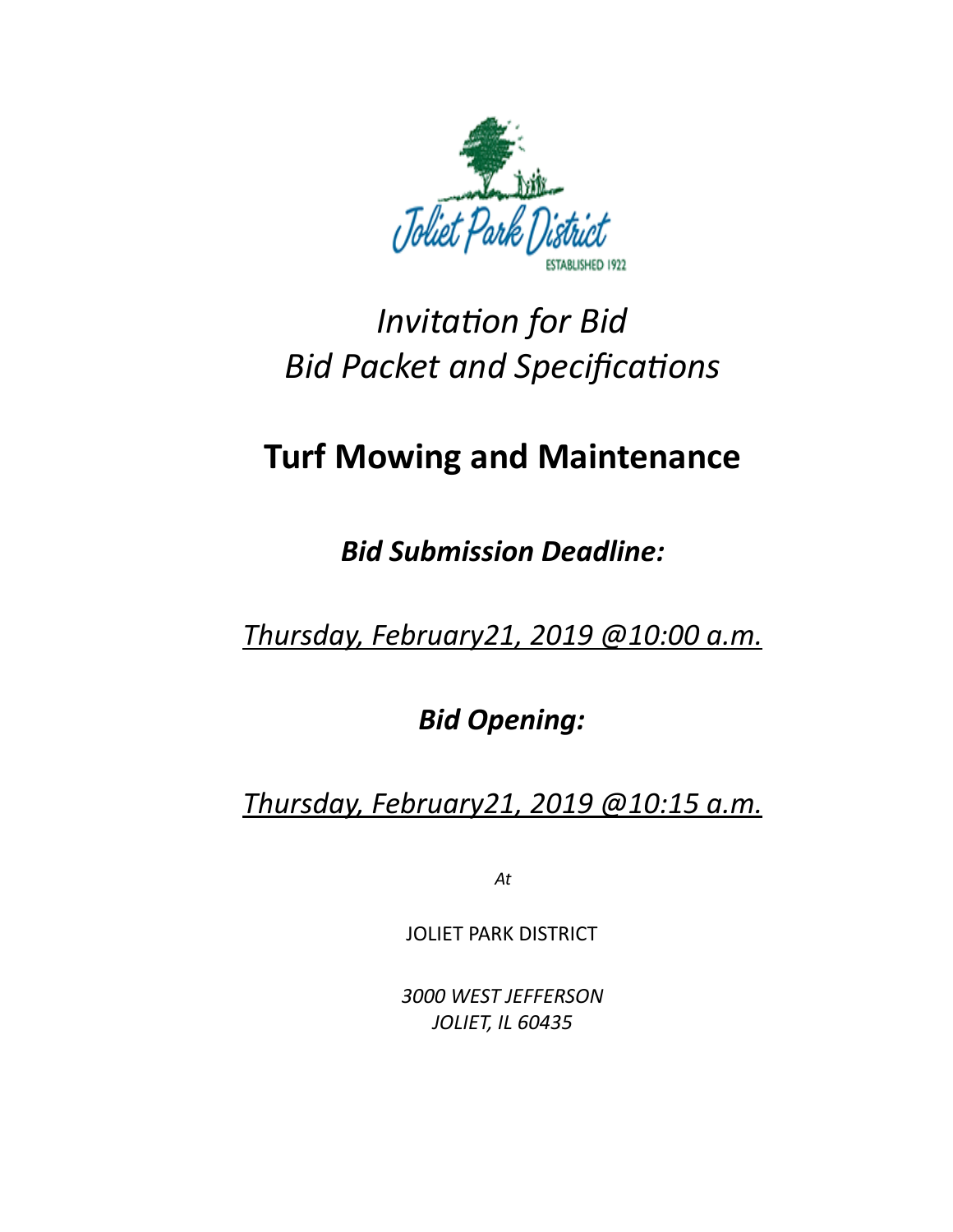#### Legal Notice

Notice is hereby given to potential Bidders that the Joliet Park District will be receiving sealed bids for Turf Mowing and Maintenance. 

Bid Documents may be obtained commencing on January 21, 2019, at the Park District's administrative offices located at 3000 W. Jefferson St., Joliet, IL 60435, during the District's normal business hours Monday through Friday, 8:00 a.m. -5:00 p.m. 

Each bid must be placed in a sealed, opaque envelope clearly marked "**Sealed Bid: Turf Mowing and Maintenance**" and addressed to the Joliet Park District, 3000 W. Jefferson St., Joliet, IL 60435, Attention: Larry Burich. Bids will be received until 10:00 a.m. on Thursday, February 21, 2019, and thereafter will be publicly opened and read aloud at 10:15 a.m. at the same address in the District's Board room.

Each Bidder is required to attend a mandatory pre-bid meeting on Thursday, January 31, 2019 at 10:00 a.m., to be held in the Park District's Board Room, 3000 W. Jefferson St., Joliet, IL 60435. Failure to attend an inspection tour shall result in the rejection of the Bidder's bid.

The Joliet Park District Board of Park Commissioners reserves the right to waive all technicalities, to accept or reject any or all bids, to accept only portions of a proposal and reject the remainder without disclosure for any reason. Failure to make such a disclosure will not result in accrual of any right, claim or cause of action by any Bidder against the Joliet Park District.

Bids shall not include federal excise tax or state sales tax for materials and equipment to be incorporated in, or fully consumed in the performance of, the work. An Exemption Certificate will be furnished by the Joliet Park District on request of the Bidder, for use in connection with this project only.

The vendor(s) selected will also be required to comply with all applicable federal, state and local laws, rules, regulations and executive orders including but not limited to those pertaining to equal employment opportunity.

Joliet Park District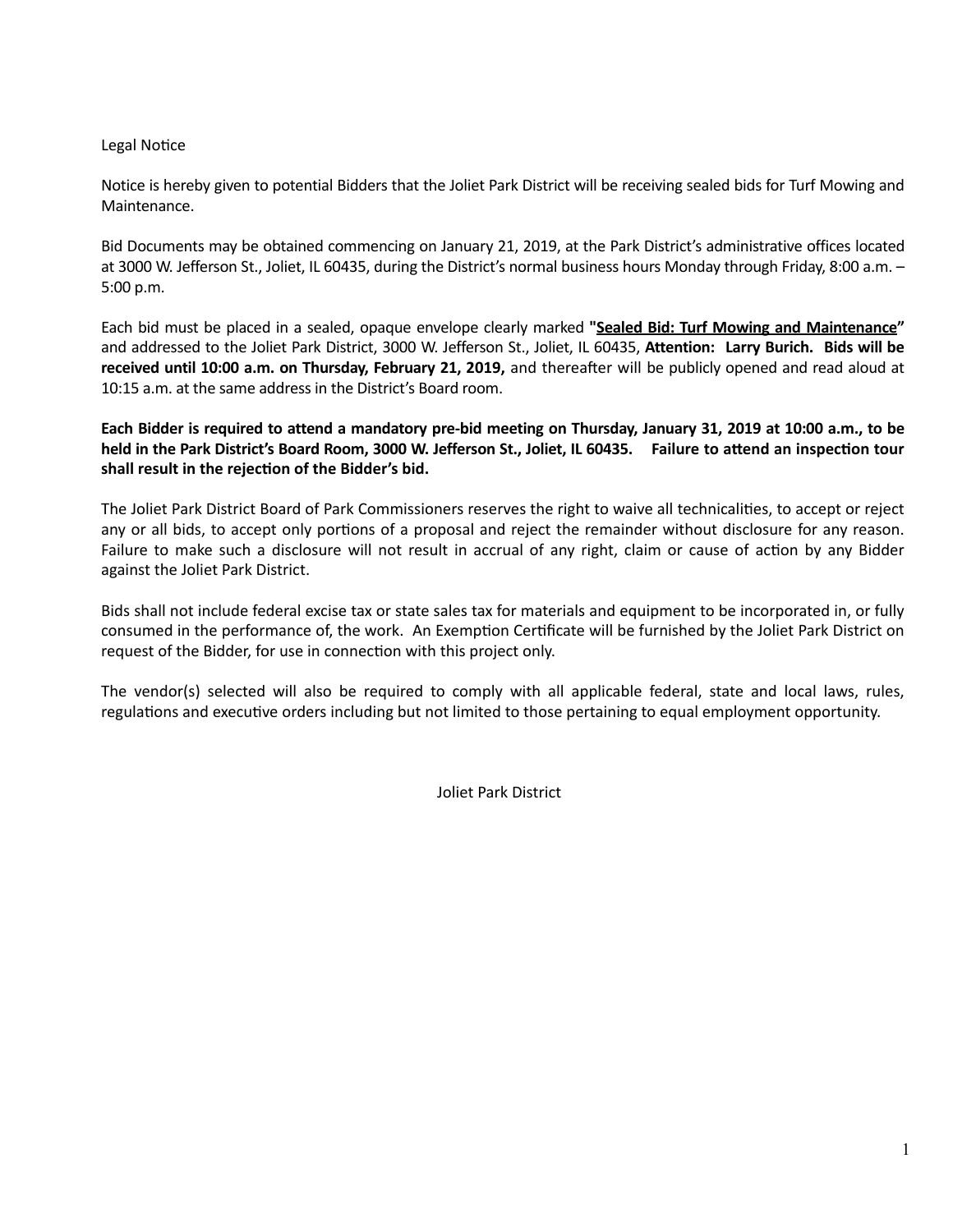#### **General Information**

The Joliet Park District, hereinafter referred to as "Park District" or "Owner", is seeking the most economical, yet highest quality program for maintaining its park areas. To this end, the Park District hereby invites park and landscape maintenance contractors with appropriate technical training and equipment to submit bid proposals for a three-year Turf Mowing and Maintenance Contract that will begin April 15, 2019 and end October 31, 2021 (the "Contract"). 

This successful Bidder will provide all labor, materials and equipment necessary to complete mowing and maintenance requirements as specified in the Contract Documents (the "Work"). This includes, but is not exclusive to, general grass mowing and string trimming around trees, shrubs, flowerbeds, buildings, sidewalks, playground equipment, parking lots, ditches, fences, signs, light poles, etc. Grass trimmings and debris generated from mowing and string trimming is to be removed from all sidewalks, paths, athletic fields, parking lots, and streets around Park District buildings.

The successful Bidder hired to perform the Work shall practice due care and safety at all times while performing the Work in accordance with the Contract and the Specifications included in these Bid Documents, and with generally accepted industry standards. Failure to do so, as determined by the Park District in its sole discretion, shall result in immediate termination of the Contract.

#### **Instructions to Bidders**

The words "Contractor" and "Bidder" shall mean the party bidding for or entering the Contract for the performance of the Work covered by the written Specifications and Drawings, and his/her legal representatives or authorized agents.

Each bid must be placed in a sealed, opaque envelope clearly marked "Sealed Bid: Turf Mowing and Maintenance Project" and addressed to the Joliet Park District, 3000 W. Jefferson St., Joliet, IL 60435, Attention: Larry Burich. Bids will be received until 10:00 a.m. on Thursday, February 21, 2019, and thereafter will be publicly opened and read aloud at 10:15 a.m. at the same address in the District's Board room.

#### I. Examination of Site and Specifications

Each Bidder is required to attend a mandatory pre-bid meeting on Thursday, January 31, 2019 at 10:00 a.m., to be held in the District's Board room, located at 3000 W. Jefferson St., Joliet, IL 60435. Failure to attend an inspection tour shall result in the rejection of the Bidder's bid.

Each Bidder shall visit the site(s) of the proposed Work and fully acquaint himself with conditions, as they exist, and shall undertake such additional inquiry and investigation as he shall deem necessary so that he may fully understand the requirements, facilities, possible difficulties and restrictions attending the execution of the Work under the Contract. Bidder shall thoroughly examine and be familiar with all of the Bid Documents including, but not limited to, the written Specifications. Any conflicts or discrepancies found between or among Bid Documents including, but not limited to, the written Specifications and the site conditions, or any errors, omissions or ambiguities in the written Specifications shall be immediately reported to the Park District and written clarification requested prior to submission of a bid.

The failure or omission of any Bidder to obtain, receive or examine any form, instrument, or information or to visit the Project site(s), and become knowledgeable with respect to conditions there existing, or to seek needed clarification shall in no way relieve any Bidder from any obligations with respect to his bid. By submitting a bid, the Bidder agrees, represents and warrants that he has undertaken such investigation as he deemed necessary, has examined the site(s) and the Bid Documents, has obtained all needed clarifications and where the Bid Documents indicate in any part of the Work, that a given result be produced, that the Bid Documents are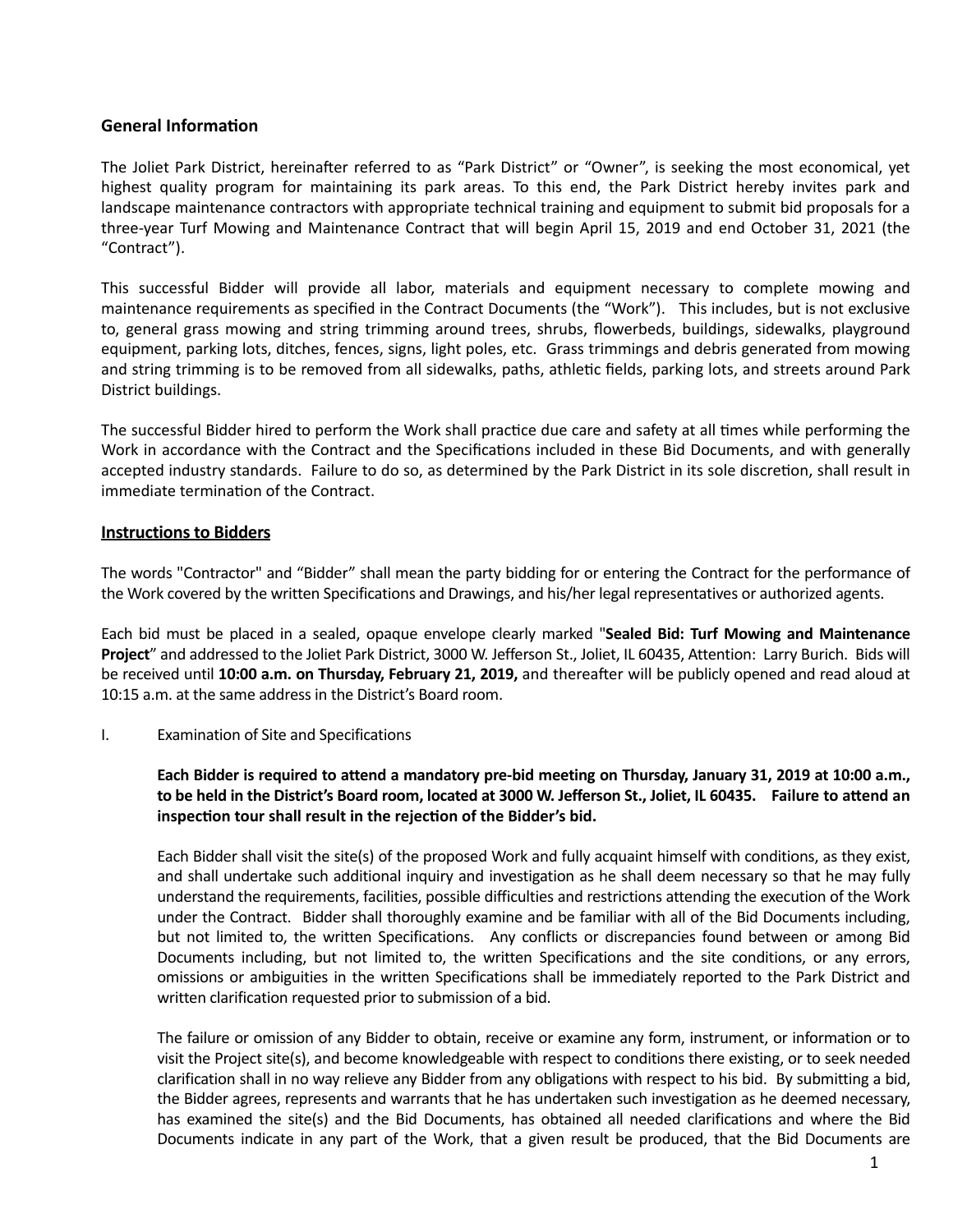adequate and the required result can be produced as indicated in the Specifications. Once the award has been made, failure to have undertaken and completed the foregoing tasks shall not be cause to alter the original Contract or to request additional compensation.

#### II. Requirement of Bidders

Bidders must be able to demonstrate that they: 1) have experience in performing and have successfully performed and are still actively engaged in performing work similar in kind and scope to the Work of the Project; and 2) are able to show that they have adequate laborers and materials to successfully complete the Work as indicated in t the Bid Documents and within the time required by the Bid Documents. The Contractor shall not have been debarred or determined ineligible for public contracts by any governmental agency.

The following information must be attached to the bid proposal. Failure to do so may result in disqualification of the Bidder.

a. On a separate sheet, list all projects your organization has in progress, giving the name of the project, project description, project address, owner and telephone number, contract amount, percent complete, and scheduled completion date.

b. On reference form provided herein, list at least five (5) projects your organization has completed in the past three (3) years, which are comparable in scope, giving the name of the project, project description, project address, owner and telephone number.

c. On a separate sheet, list all administrative proceedings and litigation filed by or against Bidder in the past five (5) years, including the name and case number, name/jurisdiction of the court or administrative agency, and a summary of each claim/case, including current status and if no longer pending, the disposition. The foregoing includes but is not limited to information regarding any proceedings and actions taken by any governmental agency to debar or disqualify the Bidder from bidding on public contracts, including the name of the agency initiating the proceeding/action, the nature of the proceeding/action, the claimed basis for the proceeding/action and the current status or disposition of the proceeding/action.

d. On a separate sheet, indicate all instances in which Bidder has been rejected for not being a responsible bidder, giving the name of the project, project description, project address, owner and telephone number, contract amount, and an explanation of the circumstances surrounding the rejection.

e. On a separate sheet, provide a list of all contracts to which you were a party and with respect to which you were declared to be in breach of one or more provisions, giving a the type of contract, the project location where applicable, the names and addresses of the parties to the contract, the name of the party declaring the breach, the nature of the claimed breach and current status or resolution of the claim.

f. Other required submittals include: Bid proposal; Contractor's Compliance and Certification Attachment. Failure of a Bidder to complete/submit these documents shall be the basis for immediate rejection of that Bidder's bid.

The Park District may make such investigation as it deems necessary to determine the ability of the Bidder to perform the Work. The District reserves the right to require of any Bidder such information as stated above and necessary to verify the Bidder's qualifications and financial status, including but not limited to, current financial statements, and to withhold formal signing of the Contract until such information is received.

#### III. Submission of Bid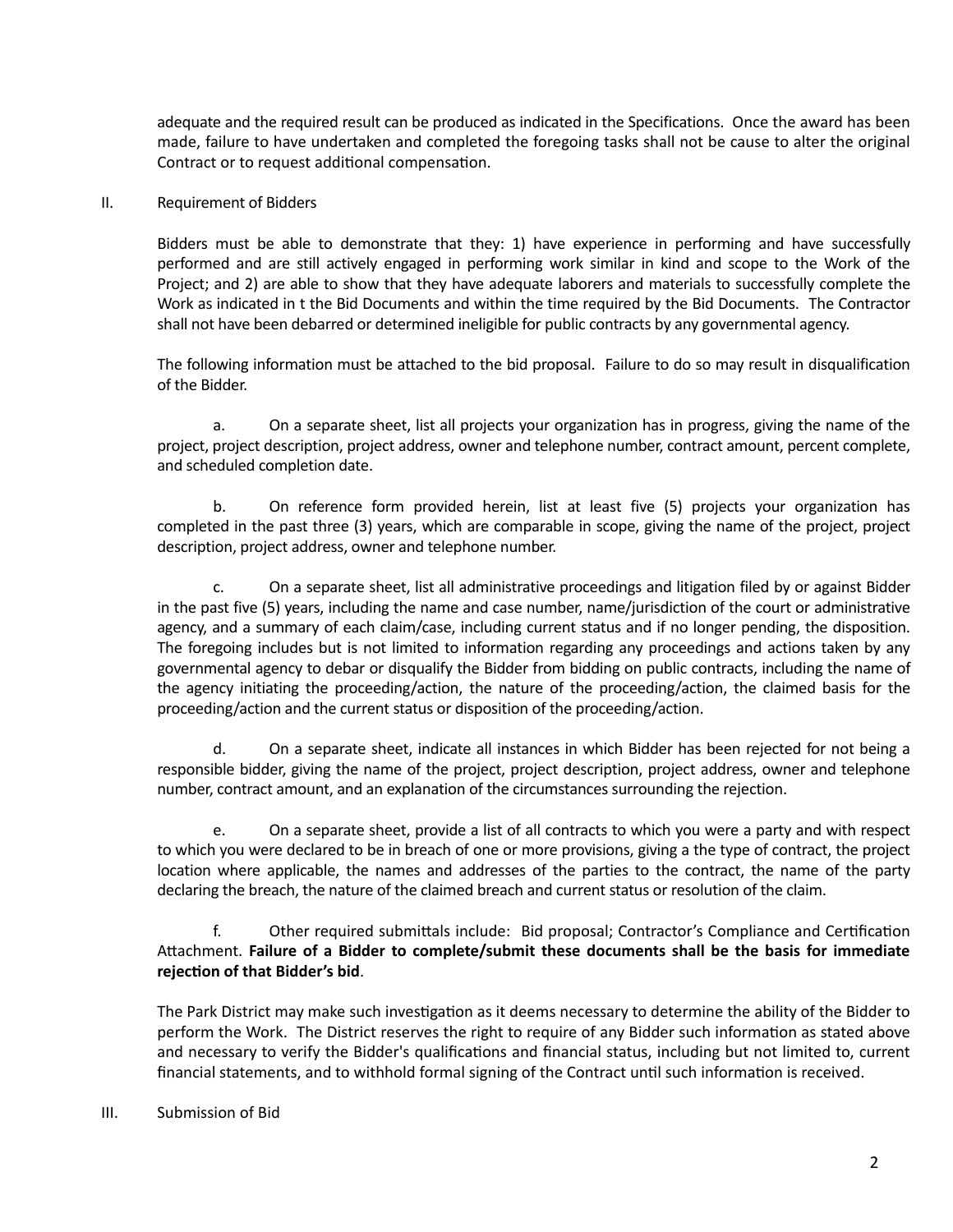It is the sole responsibility of the Bidder to see that his bid is received in proper time. No faxed or e-mail bid **or modification of a bid will be considered**. The Park District is not responsible for the premature opening of bids not marked as required. Any bid opened prematurely due to the failure of the Bidder to mark the envelope in accordance with these Bid Documents will be considered non-responsive. Bidders' prices are to include the delivery of all materials; including equipment, supplies, tools, transportation, insurances, bonds, warranties, and all other items and facilities, and the performance of all labor and services, necessary for the proper completion of the Work except as may be otherwise expressly provided in the Contract Documents. Bids shall not include federal excise tax or state sales tax for materials to be incorporated in, or totally consumed in the prosecution of, the Work. An exemption certificate will be furnished by the Park District upon request of the Bidder.

Bidder must acknowledge all Addenda received in the spaces provided on the Contractor Bid Form. By submitting a bid, Bidder indicates that all considerations issued by Addendum are incorporated in the bid.

Attached to the Bid Form will be one or more certifications regarding the Bidder's compliance with applicable laws. Failure of a Bidder to complete/submit a required certification shall be the basis for **immediate rejection of that Bidder's bid**. The certification of the successful Bidder shall become a part of the Contract with the Park District.

The Bidder shall submit its prices on the attached Contractor Bid Form. The Bid Form shall be executed properly and all writing, including all signatures, shall be with black ink. Failure to use the Bid Form provided could result in rejection of the bid. Do not detach any portion of this document; invalidation of the bid could result.

The Bidder shall specify in figures, in the places provided, a price for each of the separate items called for in the Bid Form. 

IV. Plans and Specifications

Bid Documents are available from the Owner at the Owner's administrative offices, 3000 W. Jefferson Street, Joliet, IL 60435, Monday through Friday from 8:00 a.m.  $-5:00$  p.m., commencing on January 21, 2019.

V. Acceptance or Rejection of Bids

The Park District may accept the bid of, and award the contract for the Work to, the lowest responsive and responsible Bidder as determined by and in the sole discretion of the Park District. 

The Owner reserves the right to (1) reject all bids; (2) reject only certain bids which are non-conforming or non-responsive to the bid requirements; (3) accept only a portion, part or specific items of Work of all and reject others, as the Owner shall in its sole discretion determine to be in its best interest; and/or (4) award the Contract to the responsible Bidder submitting the lowest bid responsive to the bidding requirements. No bid will be accepted from or Contract awarded to any person, firm or corporation that is in arrears or is in default to the Park District upon any debt or contract, or that is a defaulter, as surety or otherwise, upon any obligation to said Park District or that has failed to perform faithfully any previous contract with the Park District. 

In the event of a rejection of a portion, part, or certain items of Work of all bids, the bid of each Bidder shall automatically be deemed reduced by the amount of such rejected part or item at the unit price or other cost designated therefore by that Bidder on its submitted Contractor Bid Form. The successful Bidder so selected may not refuse to enter into a Contract with the Owner on the basis that the Owner awarded a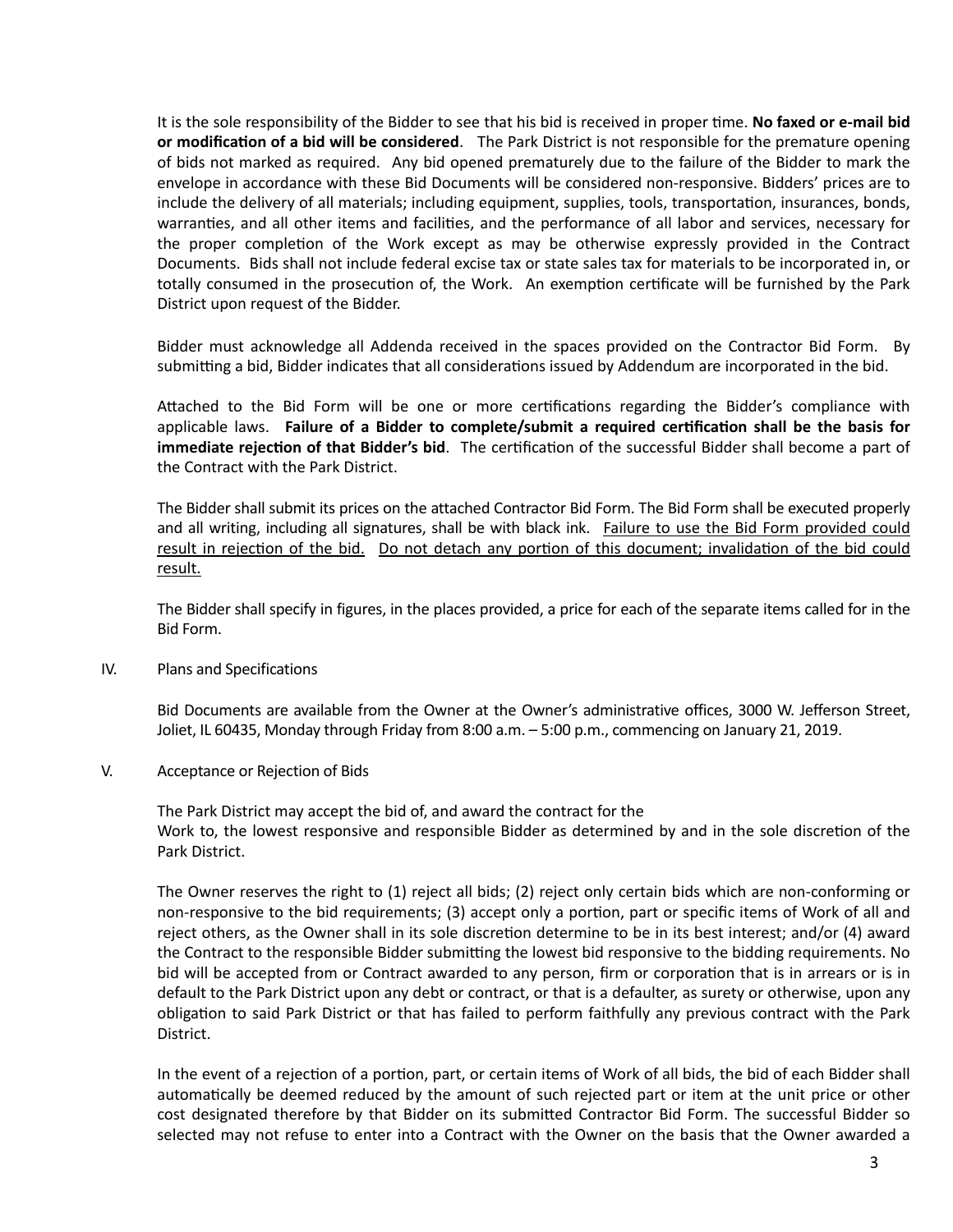Contract for less than all portions or items of the Work specified in the Bid Documents. The Joliet Park District Board of Park Commissioners reserves the right to waive any technicalities or irregularities, and to disregard any informality on the bids and bidding, when in its opinion the best interest of the Park District will be served by such actions and in accordance with applicable law.

#### VI. Surety

All bids must be accompanied by a bid bond or bank cashier's check payable to the Joliet Park District for ten percent (10 %) of the amount of the bid and drawn on a responsive and responsible bank doing business in the United States. All bids not accompanied by a bid security, when required, will be rejected.

The bid security of all except the three (3) lowest responsive and responsible Bidders will be returned after the decision to accept or reject bids by the Joliet Park District Board of Park Commissioners. The bid security of the successful Bidder will be returned after acceptance by the Park District of an acceptable Performance Bond, Labor and Materials/Payment Bond and a certificate of insurance naming the Joliet Park District as the certificate holder and as additional insured, and the successful Bidder has executed and returned to the Park District the Contract for the Work presented by the Park District.

Prior to beginning Work, the successful Bidder shall furnish a Performance Bond, and Labor and Materials/ Payment Bond in the amount of 110% of the Contract Sum, using a form similar to the AIA-A312-2010 form, or its current equivalent, or one acceptable to Owner, cosigned by a surety company licensed to conduct business in the State of Illinois and with at least an "A" rating and a financial rating of at least "X" in the latest edition of the Best Insurance Guide. Said bond shall guarantee the faithful performance of the Work in accordance with the Contract, the payment of all indebtedness incurred for labor and materials, and guarantee correction of Work. The cost of each bond shall be included in the Contract Sum. The Bidder and all Subcontractors shall name the Park District as an obligee on all bonds.

The Performance Bond and Labor and Material Payment Bond will become a part of the Contract. The failure of the successful Bidder to enter into the Contract and supply the required bonds and evidence of insurance within ten (10) days after the Contract is presented for signature, or within such extended period as the Park District may grant, shall constitute a default, and the Park District may either award the Contract to the next responsible Bidder, or re-advertise for bids. In the event of a default, the Owner need not return the defaulting Bidder's bid surety and may charge against the defaulting Bidder for the full difference between the amount for the bid and the amount for which a Contract for the Work is subsequently executed, irrespective of whether the amount thus due exceeds the amount of the defaulting Bidder's bid surety.

#### VII. Withdrawal of Bid

Bidders may withdraw or cancel their bids at any time prior to the advertised bid opening time by signing and submitting a request for said withdrawal. After the bid opening time, no bid shall be withdrawn or canceled for a period of sixty (60) calendar days.

#### VIII. Acceptance of Contract

Owner will award the Contract to the lowest most responsible and responsive Bidder, as determined by Owner. In considering the Bidder's responsibility, the Owner may evaluate, among other factors, the ability of the Bidder to provide experienced labor sufficient in numbers to timely and properly complete the services, conformity with the Specifications, serviceability, quality, and the financial capability of the Bidder, and the performance of the Bidder on other projects.

The Owner shall have the right to accept Alternates in any order or combination, unless otherwise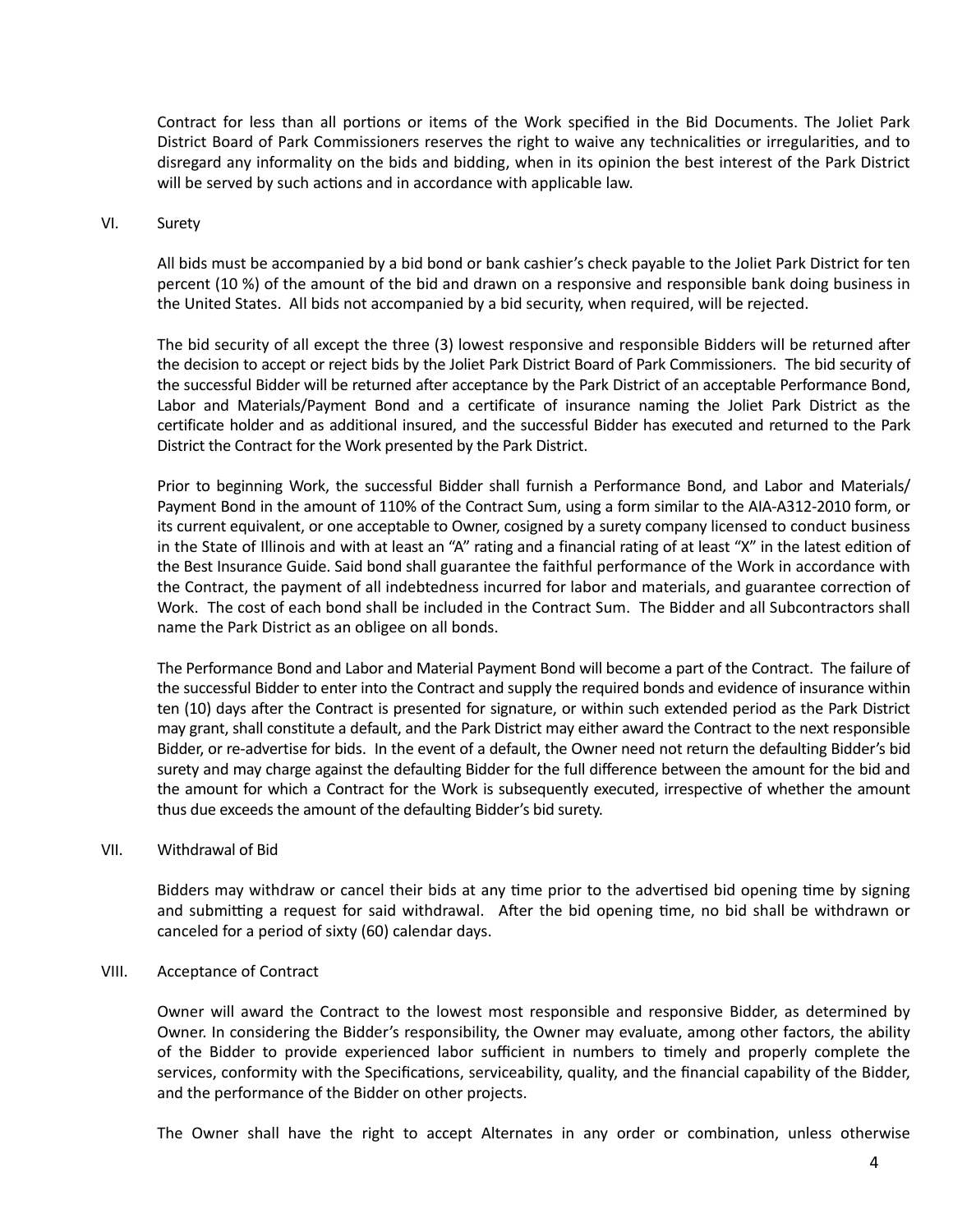specifically provided in the Bid Documents, and to determine the low Bidder on the basis of the sum of the Base Bid and Alternates accepted.

The Park District intends to award the entire Project to one Bidder, but reserves the right to award the Project to a series of Bidders for an appropriate proportion of the Project. If specified in the Bid Form, awards will be based upon the submitted unit prices.

The acceptance of a bid will be by a Notice of Award, signed by a duly authorized representative of the Park District; no other act by the Park District shall constitute the acceptance of a bid. The acceptance of a bid by the Park District shall bind the successful Bidder to execute and perform the Work of the Contract. The successful Bidder to whom the Contract is awarded by the Park District shall sign and deliver to the Park District for execution by the Park District all required copies of the Contract, along with all required insurance and surety documents within ten (10) days after presentation to him of the Contract for signature. In case the Bidder shall fail or neglect to do so, he will be considered as having abandoned the Contract, and as being in default to the Owner. The Owner may thereupon re-advertise or otherwise award said Contract and forfeit the Bid Security.

The Legal Notice, Instructions to Bidders, General Conditions, Supplementary and/or Special Conditions, if any, Specifications, Contractor Bid Form, Addenda, if any, Contractors Compliance and Certifications Attachment, comprise the Bid Documents. The Bid Documents, together with the Turf Mowing and Maintenance Contract, substantially in the same form included in these Bid Documents, and the Performance Bond and Labor Material Payment Bond and proof of insurance comprise the Contract Documents. 

#### IX. Interpretation of the Contract Documents

The Park District shall in all cases determine the amount or quantity of the several kinds of Work which are to be paid for under this Contract, and shall decide all questions which may arise relative to the execution of the Contract on the part of the Contractor, and all estimates and decisions shall be final and conclusive. The Park District shall have the right to make alterations in the lines, grades, plans, forms, or dimensions of the Work herein contemplated either before or after the commencement of the Work. If such alterations diminish the quantity of the Work to be done, they shall not constitute a claim for damage or for anticipated profits on the work dispensed with, or if they increase the amount of Work, such increase shall be paid according to the quantity actually done and at the price or prices stipulated for such Work in the Contract. The Park District reserves the right to approve, an equal to or superior to product or equipment required under the Specifications, or to reject as not being and equal to or superior to the product or equipment required under the Specifications. If the Bidder is in doubt as to the interpretation of any part of the Bid Documents, or finds errors, discrepancies or omissions from any part of the Contract Documents, he must submit a written request for interpretation thereof not later than five (5) days prior to opening of bids to the Park District. Address all communications to Larry Burich at the Park District. If an error or omission is discovered in the Bid Documents after the bid opening, the Park District reserves the right: i) to determine whether to require the submission of new bids; or ii) if the error or omission is of such a nature that it was reasonably discoverable upon a careful review of the Bid Documents, to award the Contract to the lowest responsive and responsible Bidder as determined by the Park District and to require that Contractor to perform the Work in accordance with an issued correction by the Park District and for the amount bid by the Contractor. Such decisions are final and not subject to recourse. Errors and omissions made by the Bidder cannot be corrected after the bid opening.

#### X. Addenda

Any interpretation, correction to, or addition to the Bid Documents will be made by written Addendum and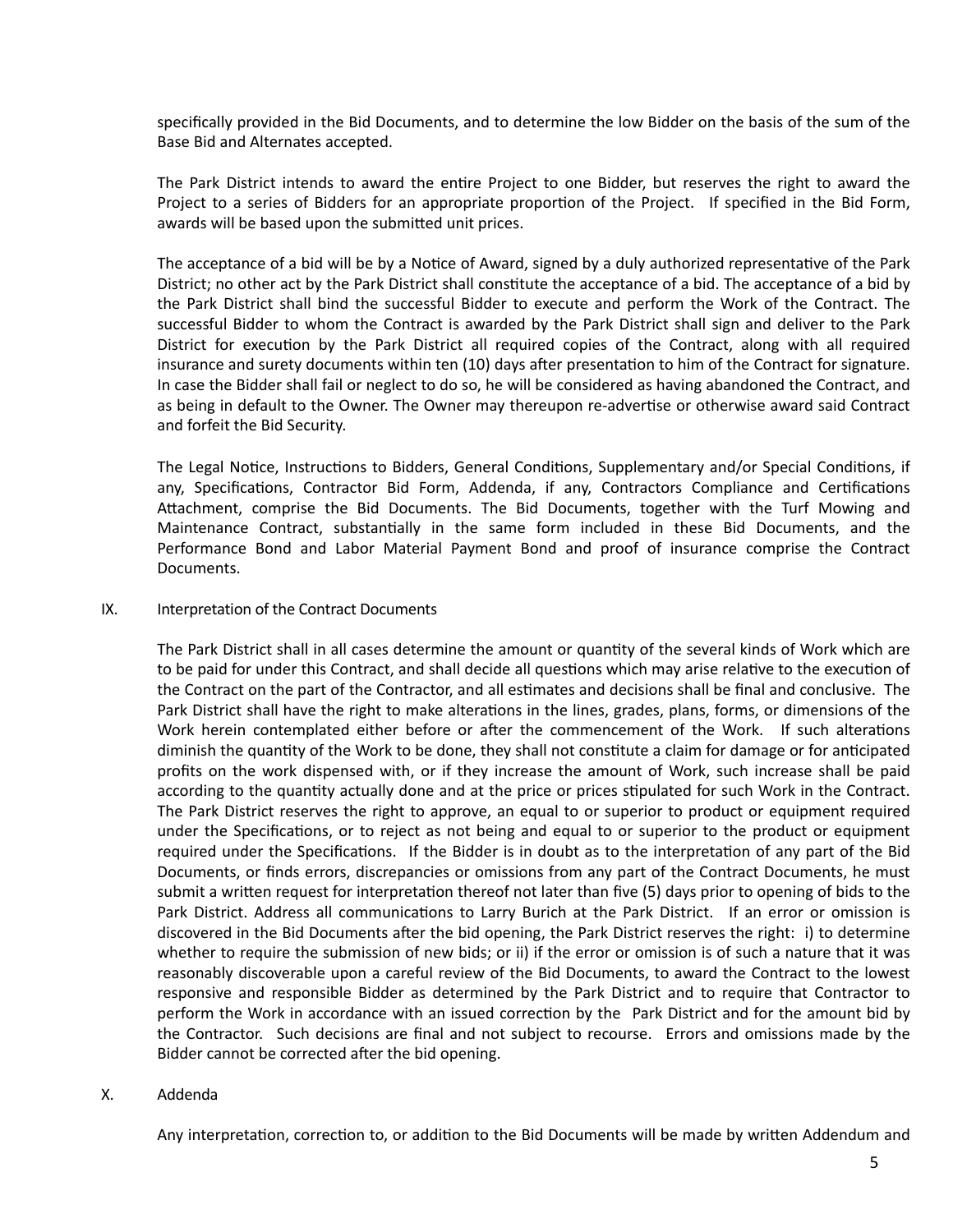will be delivered by mail or fax to each prime Bidder of record. The written Addenda constitute the only interpretations of the Bid Documents; the Park District accepts no responsibility for any other claimed interpretations or communications.

It is the responsibility of each Bidder to verify that he has received all Addenda prior to submitting a bid. It is also the responsibility of each Bidder to verify that all subcontractors and material suppliers whose prices are incorporated in the Bidder's bid are familiar with the Bid Documents in their entirety, including all Addenda issued up to the time of bid opening.

In the event a conflict or omission is discovered in the Bid Documents after the issuing of the last Addendum such that an interpretation cannot be issued by the Park District prior to bidding, the Bidder is directed to estimate on and provide the quantity and quality of material and labor consistent with the overall represented and indicated Work so as to provide all materials, equipment, labor, and services necessary for the completion of the Work in accordance with the Bid Documents.

#### XI. Substitutions during Bidding

Unless otherwise indicated, the use of brand names in the Specifications is used for the purpose of establishing a grade or quality. Bidders proposing to use an alternate that is equal to or superior to in every respect to that required by the Specifications must request approval in writing to the Park District at least seven (7) business days prior to the bid opening and mark the item as 'or approved equal'.

Additionally, Bidders requesting approval for use of an alternate must provide certification by the manufacturer that the substitute proposed is equal to or superior in every respect to that required by the Contract Documents, and that its in-place performance will be equal to or superior to the product or equipment specified in the application indicated. The Bidder, in submitting the request for substitution, waives the right to additional payment or an extension of Contract Time because of the failure of the substitute to perform as represented in the request for substitution.

The Park District may request additional information or documentation necessary for evaluation of the request for substitution. The Park District will notify all Bidders of acceptance of the proposed substitute by means of an Addendum to the Bid Documents. Park District's approval of a substitute during bidding does not relieve the Contractor of the responsibility to comply with all requirements of the Contract Documents, including but not limited to proper performance of all components of the Work and suitability for the uses specified. 

Bids proposing alternates not previously approved by the Park District will be considered non-responsive and rejected. The Park District reserves the right to determine whether a substituted selection, in its judgment, is equal to or better quality and therefore an acceptable alternate. Such decisions are final and not subject to recourse.

#### **General Conditions**

The following General Conditions shall apply to the Turf Mowing and Maintenance Project (the "Project") for the Joliet Park District.

#### **1. Term**

The Work for the Contract shall commence on April 15, 2019, or on such other date as may be agreed upon by the parties and shall, unless terminated earlier pursuant to the terms and conditions of the Contract, end on October 31, 2021 (the "Initial Term"). The Park District will have the option to renew the contract for an additional three (3)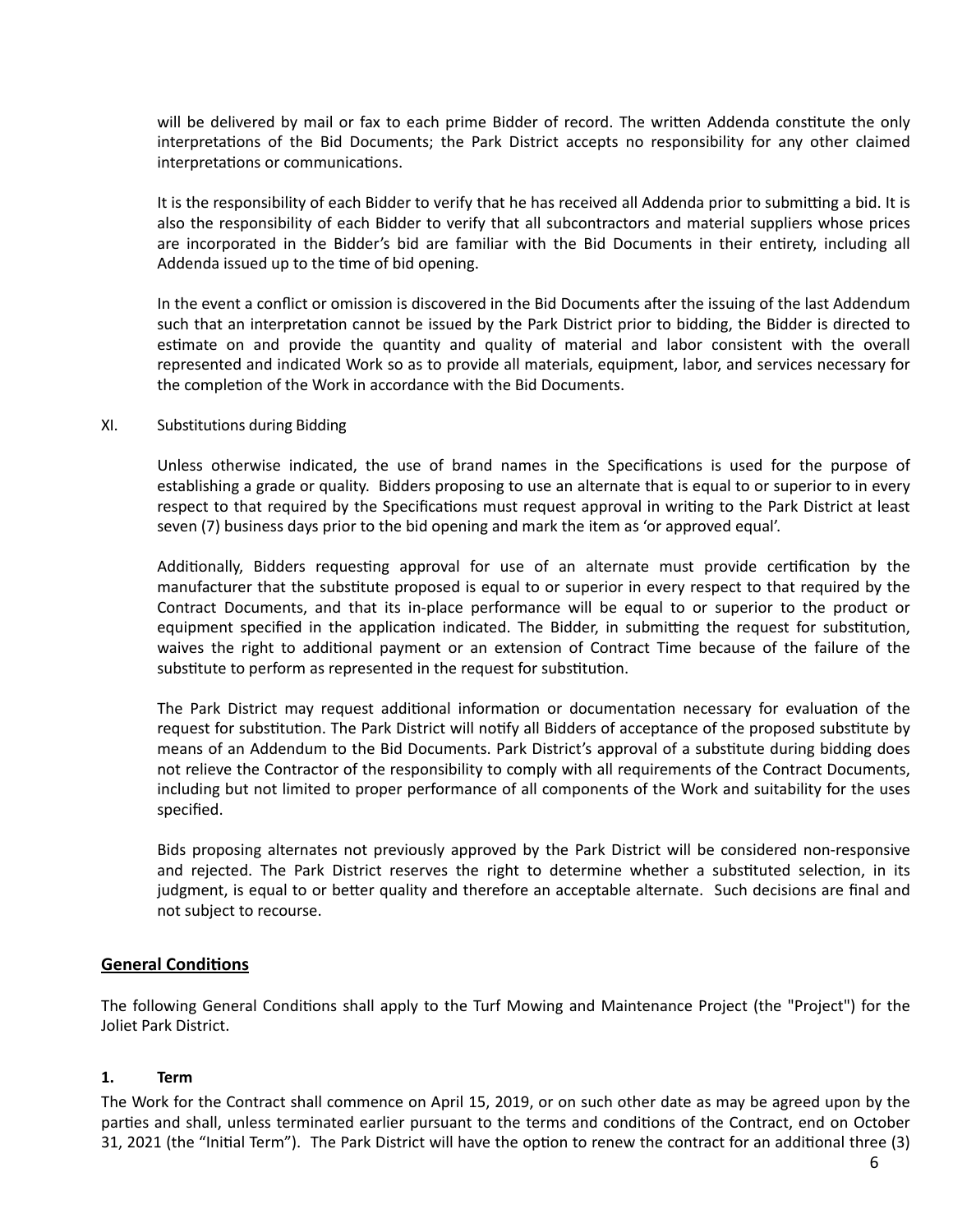years, commencing on April 15, 2022 and ending on October 31, 2024 (the "Renewal Term"). The annual commencement and completion dates for the Initial Term and the Renewal Term are subject to change based on weather conditions.

## 2. **Payment**

Payment by the Park District shall be made in compliance with the Local Government Prompt Payment Act, 50 ILCS 505/1 *et seq.* 

#### **3.** Permits, Fees and Notices

Contractor shall comply with and obtain all licenses and permits necessary to do the Work and insure that the Work complies with all State and local laws and ordinances.

#### **4. Final Clean-up and Replacement of Damaged Property**

Before final acceptance of the Work to be done under the Contract, the Contractor shall restore the job sites to their original condition or better, and shall repair or replace all private and public property damages, moved, or otherwise displaced in the performance of the Work. No additional compensation will be allowed for this Work and any cost involved shall be considered incidental to the Contract.

If a dispute arises between the Contractor and any subcontractors as to their responsibility for cleaning up as required, the Owner may clean up and charge the cost thereof to the Contractor.

The Contractor shall replace all property, including but not limited to any fences, trees, plants grass, walks, drives, and building surfaces, damaged by Contractor, its employees and subcontractors.

#### **5.** Disposal of Waste Materials and Clean-up

At the completion of any Work performed, the Contractor shall remove all rubbish, tools, and equipment from the sites and adjoining premises, leaving the area in a neat and clean condition, and shall repair or replace any damaged property. No additional compensation will be allowed for this Work and any cost involved shall be considered incidental to the Contract. In case of dispute, the Owner may remove the rubbish or repair the damage and charge the cost to the Contractor.

Title to waste materials removed by Contactor as part of the Work shall transfer to Contractor upon Contractor's receipt or collection of said materials unless otherwise provided by applicable law.

#### **6.** Mowing Schedule

All parks and locations are to be mowed weekly, but mowing needs may be adjusted as necessary at the Park District's discretion. During the early spring, typically from April  $15 -$  June 1, the schedule may be adjusted to compensate for the "rainy season" and heavy growth. The schedule may be re-adjusted in the late summer when growth slows. Schedules need to be flexible to accommodate special Park District events and to ensure participant safety. The mowing contractor shall accommodate the Park District in all circumstances.

A cutting week is defined as a seven (7) day period of time. If the Contractor start s at a specific park or location on a Monday, the Contractor is expected to return to that park or location the following Monday. If weather conditions prohibit or delay the contractor from returning to the park or location, the Contractor shall immediately notify the District of this delay.

The Park District shall notify the successful Bidder when grass cutting shall begin. This notification shall be made by phone one week in advance and followed up in writing. The District retains the right to cancel grass cutting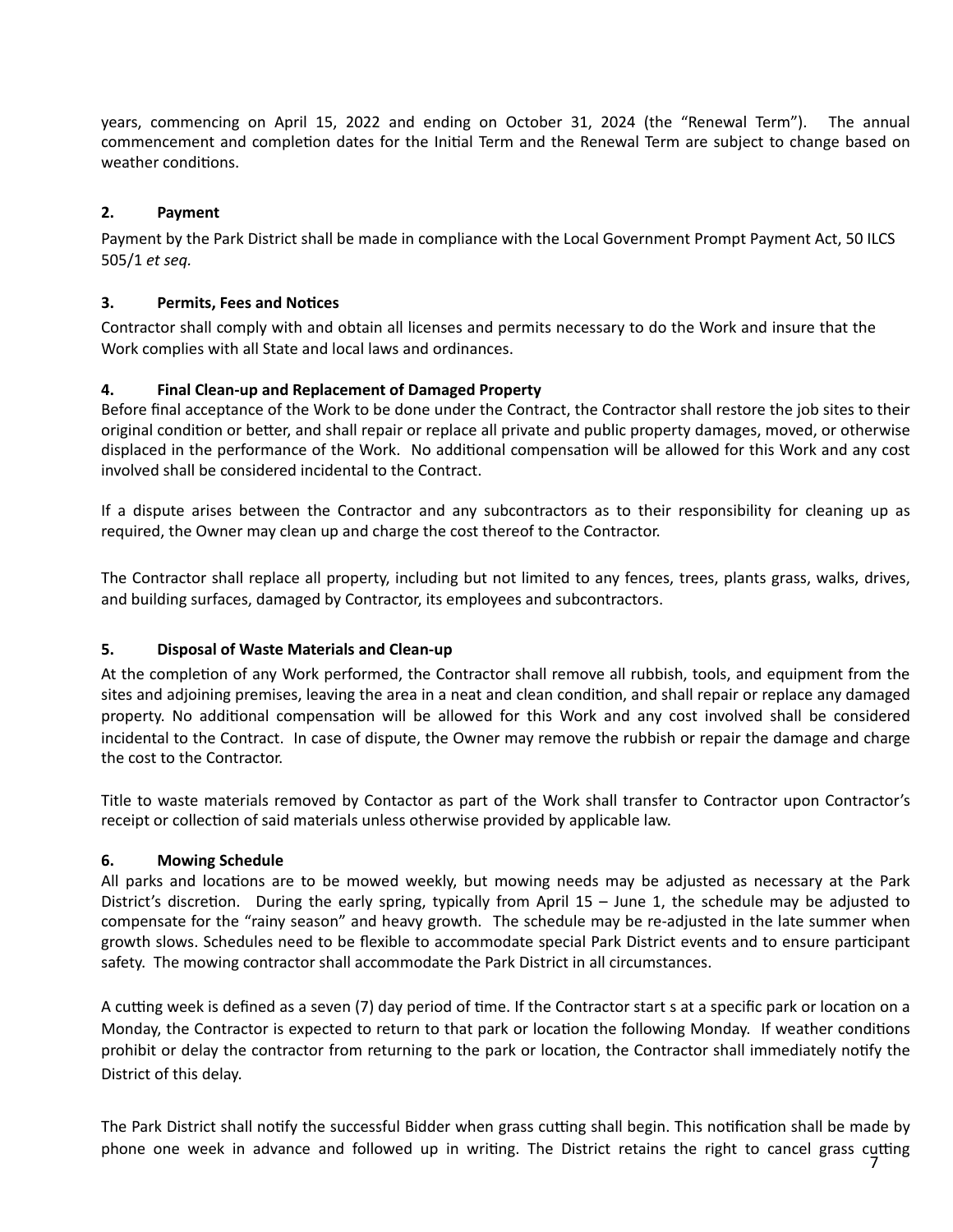operations due to lack of growth. This cancellation shall be made by phone on the Monday at the beginning of the week to cut.

#### **7.** Termination of Contract

a. Owner may, at any time, terminate the Contract in whole or in part for the Owner's convenience and without cause. Termination by the Owner under this section shall be by a notice of termination delivered to the Contractor specifying the extent of the termination and the effective date. Upon receipt of a notice of termination, the Contractor shall immediately, in accordance with instructions from the Owner: (1) cease operation as specified in the notice; (2) place no further orders; (3) enter into no further subcontracts for materials, labors, services or facilities except as necessary to complete continued portions of the Work; (4) terminate all subcontracts and orders to the extent they relate to the Work terminated; (5) proceed to complete the performance of Work not terminated; and, (6) take actions that may be necessary or that the Owner may direct, for the protection and preservation of the terminated Work.

b. Owner may terminate the Contract, in whole or in part, for cause as follows:

i. If Contractor fails to provide the Work as required in the Contract Documents, or otherwise breaches or defaults under any provision of this Contract and does not remedy such failure, breach or default within forty-eight (48) hours after demand from the Owner to take corrective action, or in the event of repeated or multiple failures or defaults by Contractor, the Owner may immediately terminate the Contract and enter into an agreement with another contractor or contractors to provide the Work. In such event: a) the Owner shall not pay Contractor for any portion of the Work not completed in accordance with the Contract Documents; b) the Owner shall deduct from payments due to the Contractor the cost of correcting any deficiencies in accordance with the Contract; and c) Contractor shall be liable to the Owner for the increased cost to the Owner of obtaining services from the substitute contractor(s).

ii. If Contractor is adjudged as bankrupt, or if Contractor makes a general assignment for insolvency, or if any provision of the bankruptcy law is invoked by or against Contractor, then notwithstanding any other rights or remedies granted the Owner, the Owner may, without prejudice to any other right or remedy, (i) immediately terminate the retention of Contractor and/or (ii) finish or cause to be finished the Contractor's services required under the Contract Documents by whatever method and by whichever persons Owner deems expedient. In such case, Contractor shall not be entitled to receive any payment until the Work is completed. If the unpaid balance of the Contract Sum exceeds: (1) the expenses of completing the Work, including compensation for additional managerial and administrative services, plus (2) the Owner's losses and damages because of Contractor's default (collectively "Owner Expenses and Damages"), such excess shall be paid to Contractor. If the Owner Expenses and Damages exceed such unpaid balance, Contractor shall pay the difference to the Owner promptly on demand and the Owner may resort to any other rights or remedies the Owner may have by law or under the Contract.

Upon termination of the Contract for any reason: (i) Contractor hereby waives and forfeits all claims for payment and damages, including, without limitation, anticipated profits; and (ii) the rights and obligations of the parties shall cease automatically except for the rights and obligations of the parties accruing but unsatisfied prior to termination.

#### 8. **Contractors Performance**

Contractor agrees to perform all Work in a good and workmanlike manner in accordance with the Contract Documents. Contractor shall not interfere in any way with and shall cooperate fully with other contractors used by Owner for any other work at the Project sites. In the event the Contractor has failed to perform under the terms of the Contract, the Park District may terminate the Contract provided that the Contractor fails to rectify the deficiency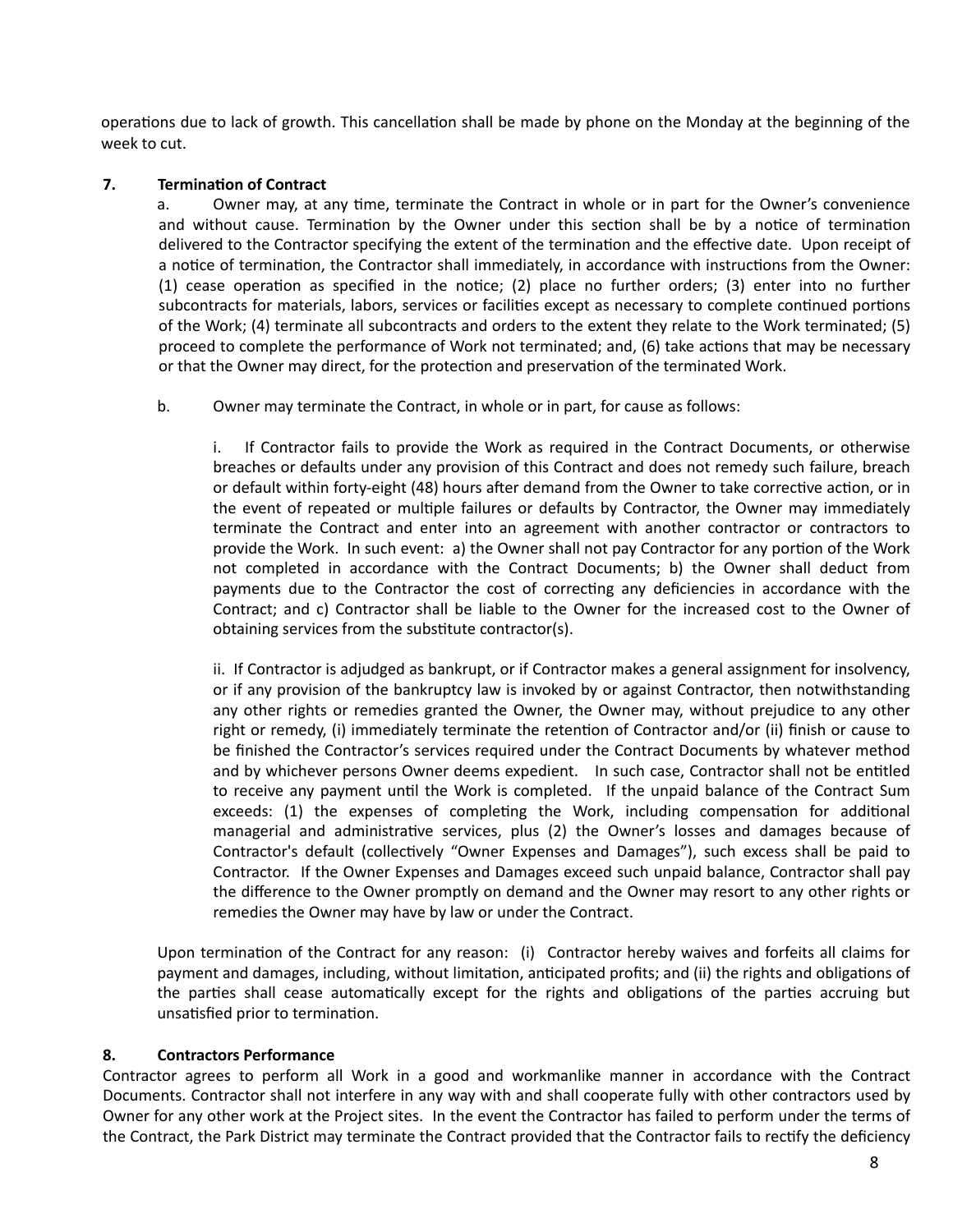within 48 after being notified.

## **9.** Contractor's Equipment

It is the intent of the Specifications that first class equipment shall be used in performing the Work. Only equipment which conforms to the requirements of the Specifications shall be used in performing the Work.

The Contractor shall, if required, furnish satisfactory evidence as to the kind and quality of all equipment.

Unless otherwise stipulated, the Contractor shall provide and pay for all labor, tools, equipment, transportation and other facilities necessary to perform the Work.

## **10**. **Insurance**

Contractor shall obtain insurance of the types and in the amounts listed below.

a. Commercial General and Umbrella Liability Insurance. Contractor shall maintain Commercial General Liability (CGL) and, if necessary, commercial umbrella insurance with a limit of not less than \$1,000,000 each occurrence. If such CGL insurance contains a general aggregate limit, it shall apply separately to this project/location. CGL insurance shall be written on Insurance Services Office (ISO) occurrence form CG 00 01 04 13, or a substitute form providing equivalent coverage, and shall cover liability arising from premises, operations independent contractors, products-completed operations, personal injury and advertising injury, and liability assumed under an insured contract (including the tort liability of another assumed in a business contract). The Park District shall be included as an insured under the CGL, using ISO additional insured endorsement CG 20 10 or a substitute providing equivalent coverage, and under the commercial umbrella, if any. This insurance shall apply as primary insurance with respect to any other insurance or self-insurance afforded to the Park District. The insurance company's liability shall not be reduced by the existence of such other insurance. There shall be no endorsement or modification of the CGL limiting the scope of coverage for liability from pollution, explosion, collapse, or underground property damage. 

b. Business Auto and Umbrella Liability Insurance. Contractor shall maintain business auto liability and, if necessary, commercial umbrella liability insurance with a limit of not less than \$2,000,000 each accident. Such insurance shall cover liability arising out of any auto including owned, hired and non-owned autos. Business auto insurance shall be written on Insurance Services Office (ISO) form CA 00 01, CA 00 05, CA 00 12, CA 00 20, or a substitute form providing equivalent liability coverage. If necessary, the policy shall be endorsed to provide contractual liability coverage equivalent to that provided in the 1990 and later editions of CA 00 01.

c. Workers Compensation Insurance. Contractor shall maintain workers compensation as required by statute and employers liability insurance. The commercial umbrella and/or employers liability limits shall not be less than \$1,000,000 each accident for bodily injury by accident or \$1,000,000 each employee for bodily injury by disease. If the Park District has not been included as an insured under the CGL using ISO additional insured endorsement CG 20 10 under the Commercial General and Umbrella Liability Insurance required in this Contract, the Contractor waives all rights against the Park District and its officers, officials, employees, volunteers and agents for recovery of damages arising out of or incident to the contractor's work. 

## d. General Insurance Provisions.

i. Evidence of Insurance. Prior to beginning the Work, Contractor shall furnish the Park District with a certificate(s) of insurance and applicable policy endorsement(s), executed by a duly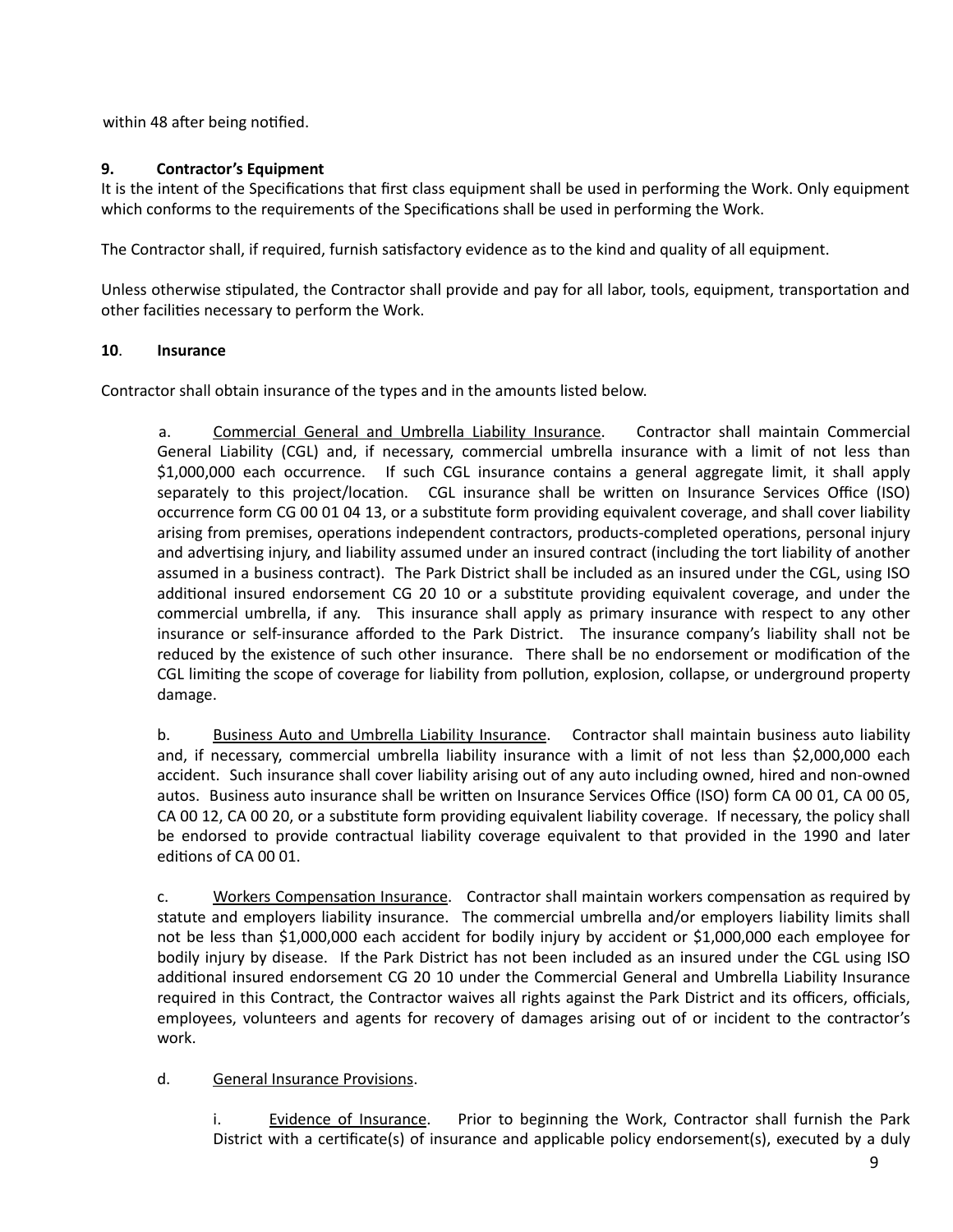authorized representative of each insurer, showing compliance with the insurance requirements set forth above. All certificates shall provide for 30 days written notice to the Park District prior to the cancellation or material change of any insurance referred to therein. Written notice to the Park District shall be by certified mail, return receipt requested. Failure of the Park District to demand such certificate, endorsement or other evidence of full compliance with these insurance requirements or failure of the Park District to identify a deficiency from evidence that is provided shall not be construed as a waiver of Contractor's obligation to maintain such insurance. The Park District shall have the right, but not the obligation, of prohibiting Contractor or any subcontractor from entering a park site until such certificates or other evidence that insurance has been placed in complete compliance with these requirements is received and approved by the Park District. Failure to maintain required insurance may result in termination of this Contract at the Park District's option. With respect to insurance maintained after final payment in compliance with requirement above, an additional certificate(s) evidencing such coverage shall be promptly provided to the Park District whenever requested. Contractor shall provide certified copies of all insurance policies required above within 10 days of the Park District's written request for said copies.

ii. Acceptability of Insurers. For insurance companies which obtain a rating from A.M. Best, that rating should be no less than A VII using the most recent edition of the A.M. Best's Key Rating Guide. If the Best's rating is less than A VII or a Best's rating is not obtained, the Park District has the right to reject insurance written by an insurer it deems unacceptable.

iii. Cross-Liability Coverage. If Contractor's liability policies do not contain the standard ISO separation of insureds provision, or a substantially similar clause, they shall be endorsed to provide cross-liability coverage. 

iv. Deductibles and Self-Insured Retentions. Any deductibles or self-insured retentions must be declared to the Park District. At the option of the Park District, the Contractor may be asked to eliminate such deductibles or self-insured retentions as respects the Park District, its officers, officials, employees, volunteers and agents or required to procure a bonds guaranteeing payment of losses and other related costs including but not limited to investigations, claim administration and defense expenses.

v. Subcontractors. Contractor shall cause each subcontractor employed by Contractor to purchase and maintain insurance of the type specified above. When requested by the Park District, Contractor shall furnish copies of certificates of insurance evidencing coverage for each subcontractor. 

#### **11.** Indemnification

To the fullest extent permitted by law, the Contractor shall indemnify and hold harmless the Park District and its officers, officials, employees, volunteers and agents from and against all claims, damages, losses and expenses, including but not limited to legal fees (attorneys' and paralegals' fees and court costs), arising out of or resulting from the performance of the Work, provided that any such claim, damage, loss or expense (i) is attributable to bodily injury, sickness, disease or death, or injury to or destruction of tangible property, other than the work itself, including the loss of use resulting therefrom and (ii) is caused in whole or in part by any wrongful or negligent act or omission of Contractor, any subcontractor, or anyone directly or indirectly employed by any of them or anyone for whose acts any of them may be liable, except to the extent it is caused in whole or in part by the Park District. Such obligation shall not be construed to negate, abridge, or otherwise reduce any other right or obligation of indemnity which would otherwise exist as to any party or person described in this Paragraph. Contractor shall similarly protect, indemnify and hold and save harmless the Park District, its officers, officials, employees, volunteers and agents against and from any and all claims, costs, causes, actions and expenses including but not limited to legal fees, incurred by reason of breach of any of its obligations under, or default of any provision of the Contract.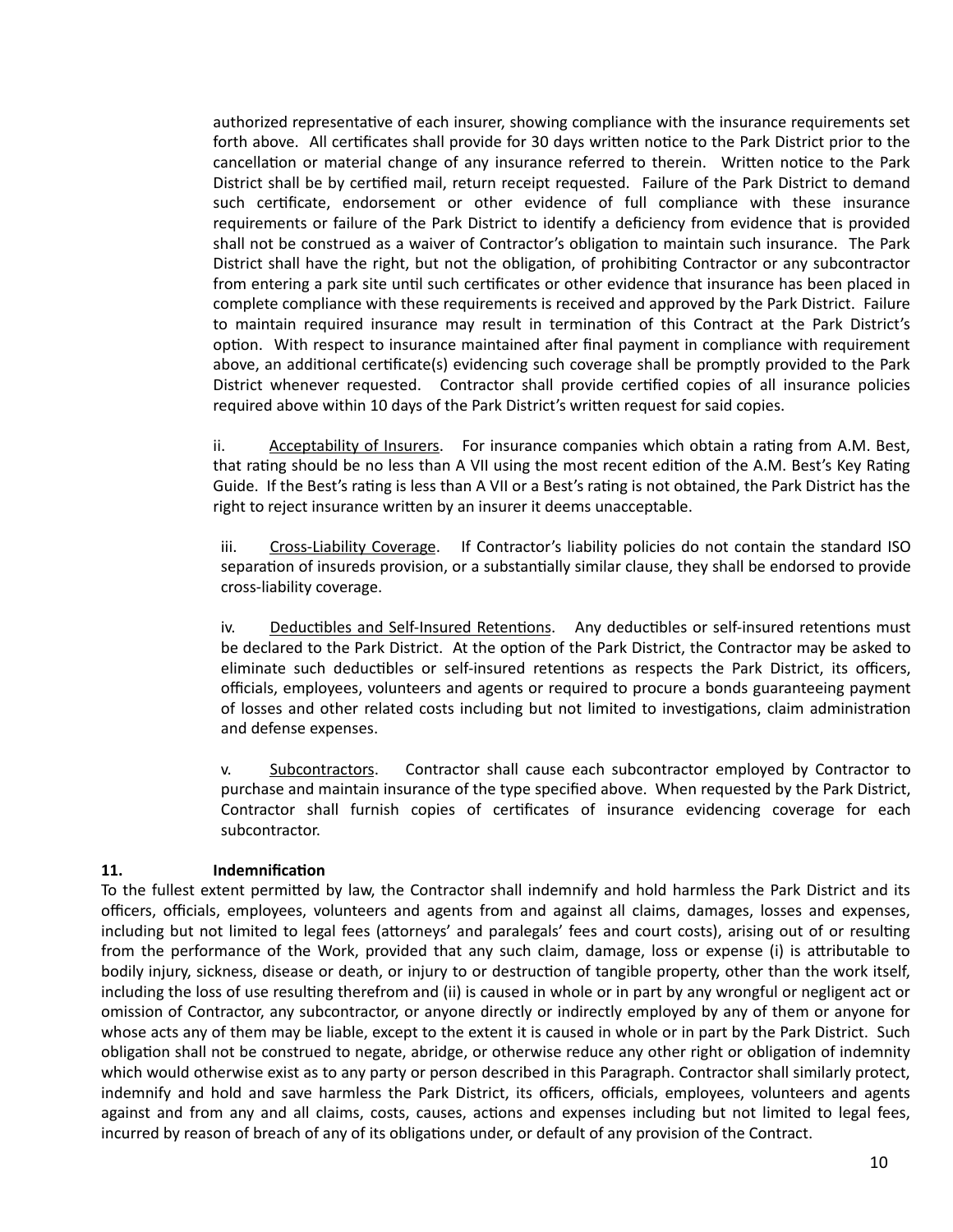#### Mowing and Maintenance Specifications

This successful Bidder will provide all labor, materials and equipment necessary to complete the mowing and maintenance requirements as specified in the Contract Documents (the "Work").

| <b>Mowing Season:</b><br>Mowing Height: | April 15 to October 31, of each year, subject to change due to weather conditions.<br>21/2" or in consultation with Superintendent of Planning.                                                                                                                              |
|-----------------------------------------|------------------------------------------------------------------------------------------------------------------------------------------------------------------------------------------------------------------------------------------------------------------------------|
| Debris Pick-Up:                         | Before mowing - all paper, cans, sticks, stones, bottles, and other objects which present a<br>hazard if thrown from mower or detract from appearance shall be picked-up and removed<br>from the site.                                                                       |
| Mowing Frequency:                       | Once every seven (7) days.                                                                                                                                                                                                                                                   |
| Trimming:                               | Once every seven (7) days around all playground equipment, fences, sidewalks, pathways,<br>buildings, parking lots, ditches, signs, light poles, trees, shrubs, flowerbeds, and all other<br>plant material and around all other objects, and anywhere the mower cannot cut. |
| Clippings:                              | Evenly distributed on mowed areas may remain - if they do not detract from appearance or<br>must be removed.                                                                                                                                                                 |
| Clean Up:                               | Grass clippings are to be blown from all hard surfaces, i.e. walks, paths, parking lots, streets,<br>shelters and around Park District buildings.                                                                                                                            |
|                                         | Grass clippings are to be discharged away from all playgrounds, athletic fields, flower beds,<br>shrub beds, signs, trees and fences. Contractor to leave the site in a clean and neat<br>appearance.                                                                        |
| Weeding:                                | To be performed as needed or in consultation with the Superintendent of Planning.                                                                                                                                                                                            |
| Mulching:                               | All mulching is to be performed by the Joliet Park District.                                                                                                                                                                                                                 |

#### SPECIAL INSTRUCTIONS:

The Contractor shall also provide special services as outlined by the Joliet Park District regarding special needs by parks that may require specific tasks that vary from the regular Specifications.

No mowing will be performed in wet conditions so as to not damage the turf, drainage or soil. Every attempt will be made to prevent clumping of grass.

The mowing pattern (the direction of mow) shall be alternated each week.

#### ADDITIONAL INFORMATION:

#### Service Schedule

All parks are to be mowed weekly, but mowing needs may be adjusted as necessary at the Park District's discretion. During the early spring, typically from April  $15 -$  June 1, the schedule may be adjusted to compensate for the "rainy season" and heavy growth. The schedule may be re-adjusted in the late summer when growth slows. Schedules need to be flexible to accommodate special Park District events and to ensure participant safety. Work hours are limited to 7:00am to 5:00PM, Monday through Friday, or as specified by City of Joliet ordinance. All park sites are to be completed the same day, following the mowing Specifications. The Contractor shall schedule the sites as listed on the mowing service report. If weather conditions or unstable turf is present, mowing will be rescheduled to the first possible day. Contractor shall make every reasonable effort to perform any services so as to avoid inconvenience to scheduled Park District activities.

#### Drought Conditions

If drought conditions last longer than three (3) weeks and the grass is not growing, mowing may be suspended by the Superintendent of Planning until the grass starts growing again. This notice will be by telephone call, followed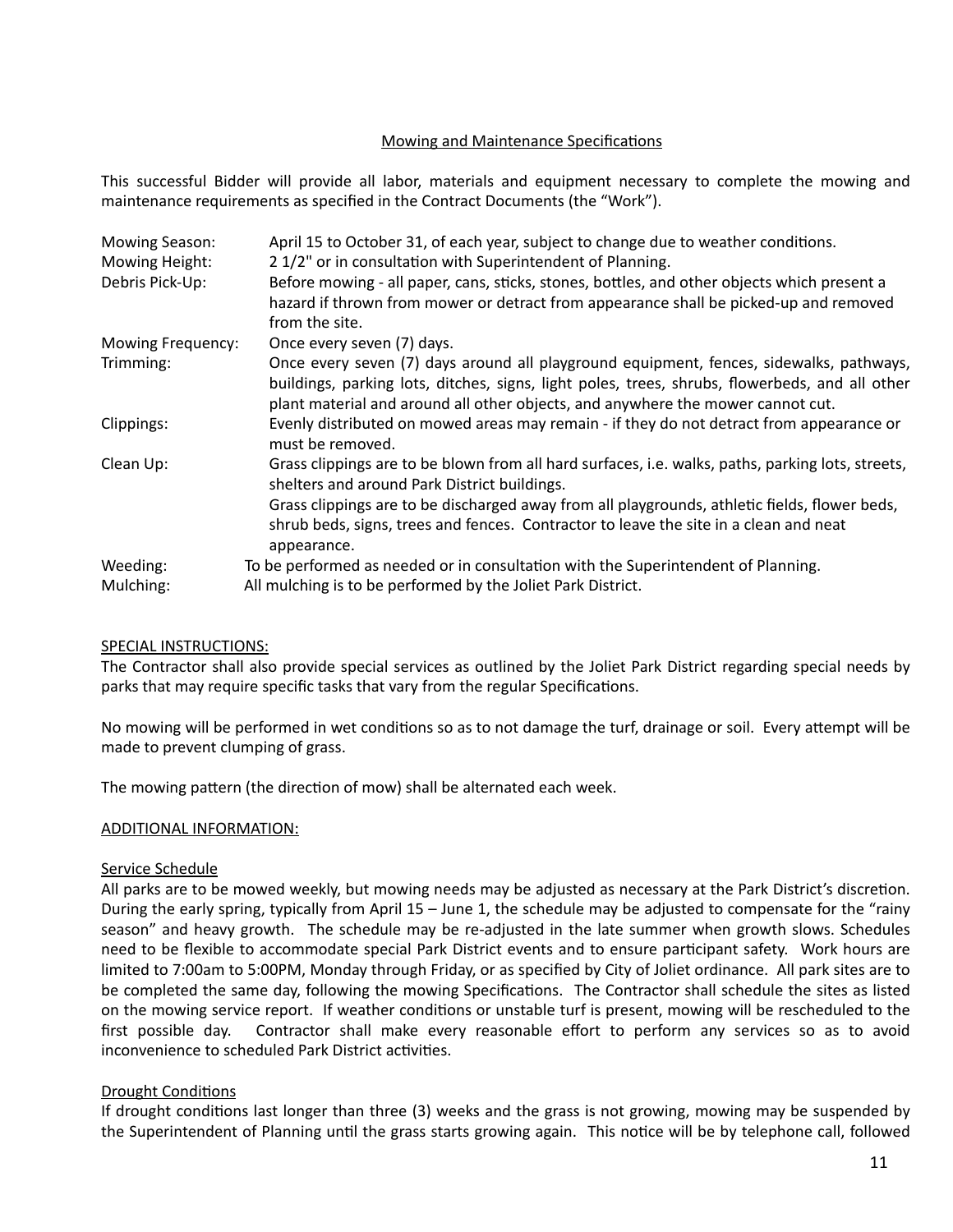by written notice for both suspending and restarting mowing. No payment will be made for this time.

#### Contract Changes

Changes in service as to increase or decrease could occur during the year due to the District's needs. If this occurs, the Contractor will negotiate with the Joliet Park District for fair compensation of service, using the unit cost provided as a base.

#### Labor

The Contractor shall provide an adequate number of competently trained personnel with sufficient supervision to provide the services required and to permit the timely completion of all operations. Whenever in the opinion of the Owner, an employee is careless, incompetent, obstructs the performance of the Work, acts contrary to instructions, or engages in improper conduct, the Contractor shall upon request of the Owner, discharge or otherwise remove such employee from the site and shall not reinstate such employee, except with the written consent of the Owner.

Prior to the commencement of the Work, Contractor shall provide the name and contact information of the individual(s) in charge of supervising the Work provided under this Contract to the Park District, and shall not change said supervisor(s) without prior written notice to the Park District.

#### Equipment

All over-the-road vehicles or equipment shall be identified with the Contractor's name for purpose of identification. All tools or equipment required to carry out the operations within the scope of this contract shall be provided by the Contractor, and shall meet the standards of the Federal Occupational Safety and Health Act and State of Illinois safety codes as may be required by law. Mowing equipment is to be kept in good working order at all times. This includes all safety features designed to be used with equipment according to the manufacturer's recommendations. Blades on all mowing equipment are to be kept sharp and in good working condition.

The Joliet Park District reserves the right to inspect the equipment that will be used prior to award of bid. Turf mowers are to be rotary type. No tractor type mowers are to be used, unless approved by the Park District for larger open area spaces. All equipment shall be OSHA approved. The District requires a top quality cut.

## **Safety**

The Contractor hired to perform the Work shall practice due care and safety at all times while performing the Work in accordance with the Contract and the Specifications included in these Bid Documents, and with generally accepted industry standards, including but not limited to:

- 1. The Contractor's staff shall adhere to all best practices safety guidelines.
- 2. At a minimum, the crew chief, or one staff member of the crew assigned to work on Park District property must be fluent in speaking English.
- 3. Contractor's staff will immediately report all unsafe situations such as loose fencing, divits or holes in the ground, broken benches, etc. to the Superintendent of Planning.
- 4. Every precaution shall be utilized to avoid spilling or leaking petroleum products. If such spillage/leaking occurs, the Contractor will take immediate steps to clean up the spill in accordance with recommended standards for dealing with spillage of hazardous materials. Contractor shall immediately notify the District to report the spillage for the safety of the public and environment.
- 5. Contractor shall place safety cones behind all trucks and trailers when parked. Contractor shall not leave its equipment unattended.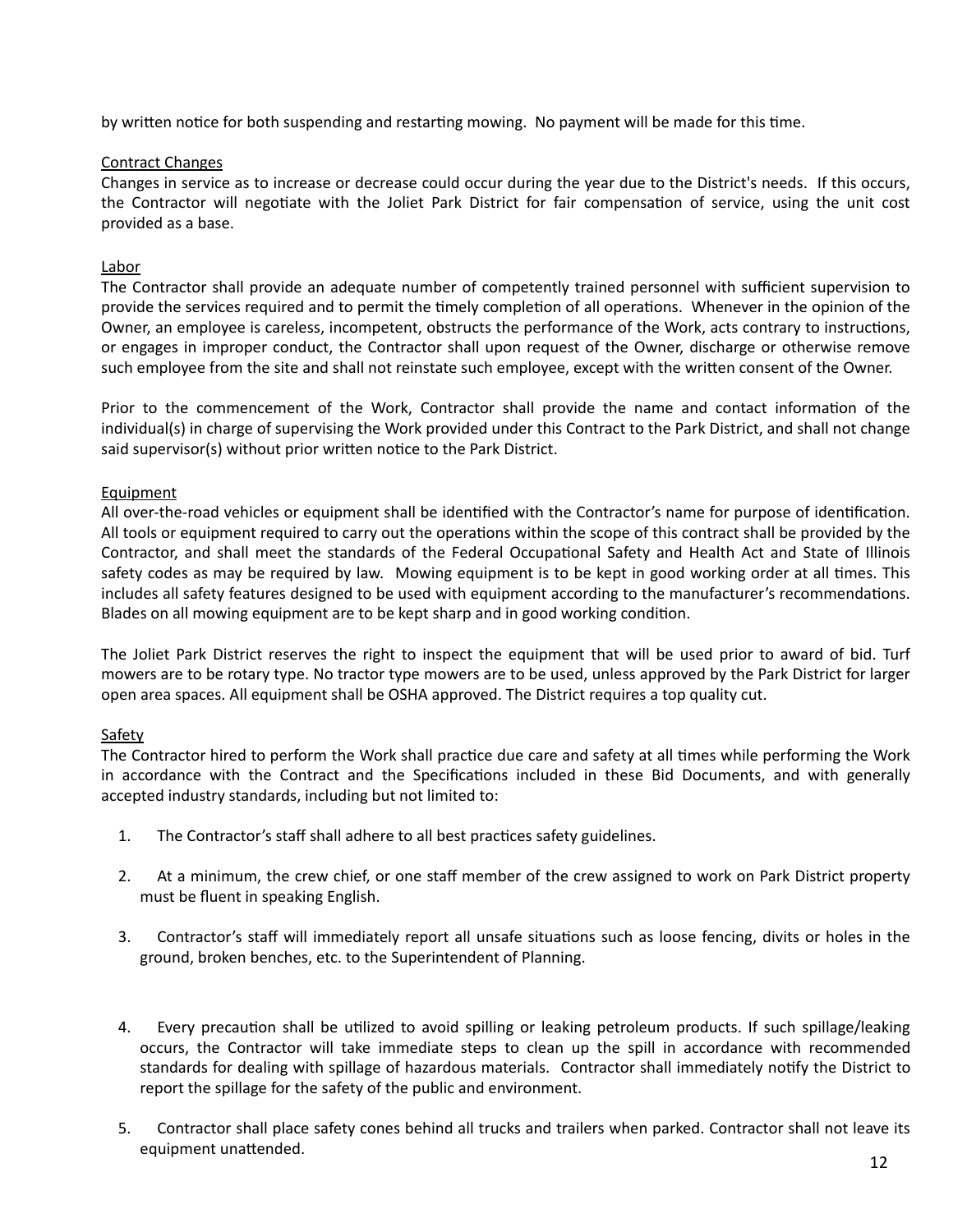Failure to comply with all safety as required herein or as required by law, as determined by the Park District in its sole discretion, shall result in immediate termination of the Contract.

#### **Appearance**

The Contractor's staff shall wear the Contractor's company uniform while performing work at the park sites, and shall wear all required safety equipment.

#### Pricing Breakdown

Pricing information is required for budget and billing purposes. Contractor will provide a unit cost based on acreage (price per acre). It is the intent of the Joliet Park District to award one contract for all work.

#### **Reports**

A written report shall be submitted to the Superintendent of Planning at the finish of each week during the period covered by this contract. Report is to be faxed to (815) 741-7280 by Monday at noon. Payouts will not be made without these reports properly completed and contractor has otherwise complied with the Contract.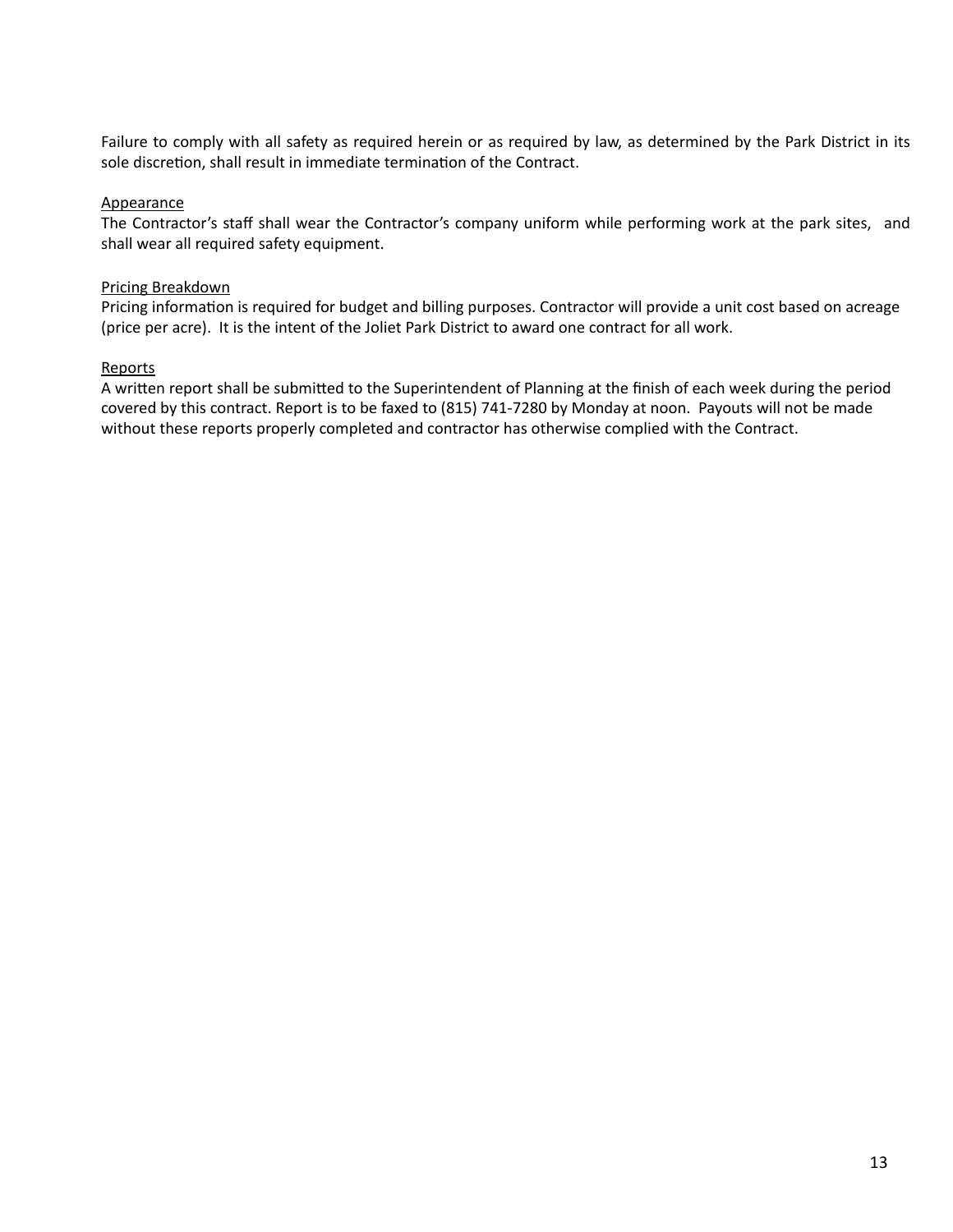#### **PROPOSAL TO THE JOLIET PARK DISTRICT BOARD OF PARK COMMISSIONERS FOR TURF MOWING AND MAINTENANCE PROJECT**

By submission of its bid, the Bidder acknowledges, agrees, represents, declares and warrants:

- A. That he has carefully examined the written Specifications and Drawings and is thoroughly familiar therewith, and that he has visited the site of the proposed Work to arrive at a clear understanding of the conditions under which the Work is to be done, and that he has compared the site with the Specifications and has satisfied himself as to all conditions affecting the execution of the Work;
- B. That all modifications have been submitted with this bid;
- C. That he has checked carefully the bid figures and understands that he shall be responsible for any errors or omissions based on these Specifications and alternates as submitted on the Bid Proposal Form;
- D. That it is understood and agreed that the Joliet Park District reserves the right to accept or reject any or all bids, or to combine or separate any section or work, and to waive any technicalities;
- E. To hold the bid open for sixty  $(60)$  days subsequent to the date of the bid opening;
- F. To enter into and execute a Contract with the Owner within ten (10) days after the date of the Notice of Award, if awarded on the basis of this bid, and in connection therewith to:
	- (a) Furnish all bonds and insurance required by the Contract Documents;
	- (b) Accomplish the Work in accordance with the Contract Documents; and
	- (c) Complete the Work within the time requirements as set forth in the Bid Documents.
- G. That if this bid is accepted, the Bidder is to provide all of the necessary equipment, tools, apparatus, labor, and to do all of the Work and to furnish all of the materials specified in the Bid Documents in the manner and at the time therein prescribed, and in accordance with the requirements set forth;
- H. To commence Work as specified in the Instructions to Bidders, and to prosecute the Work in such a manner, and with sufficient materials, equipment and labor as will ensure its completion within reasonable time, it being understood and agreed that the completion within such reasonable time is an essential part of this Contract;
- I. That the Bidder has submitted, in order to be considered eligible for this job, a list of all projects of similar size and scope within the past three years; and
- J. That Bidder has submitted an executed Contractor Compliance and Certification Attachment.

|           | Submitted this ______ day of _____________ | 2019. |
|-----------|--------------------------------------------|-------|
|           |                                            |       |
| Name:     |                                            |       |
| By:       |                                            |       |
| Signature |                                            |       |
| Title:    |                                            |       |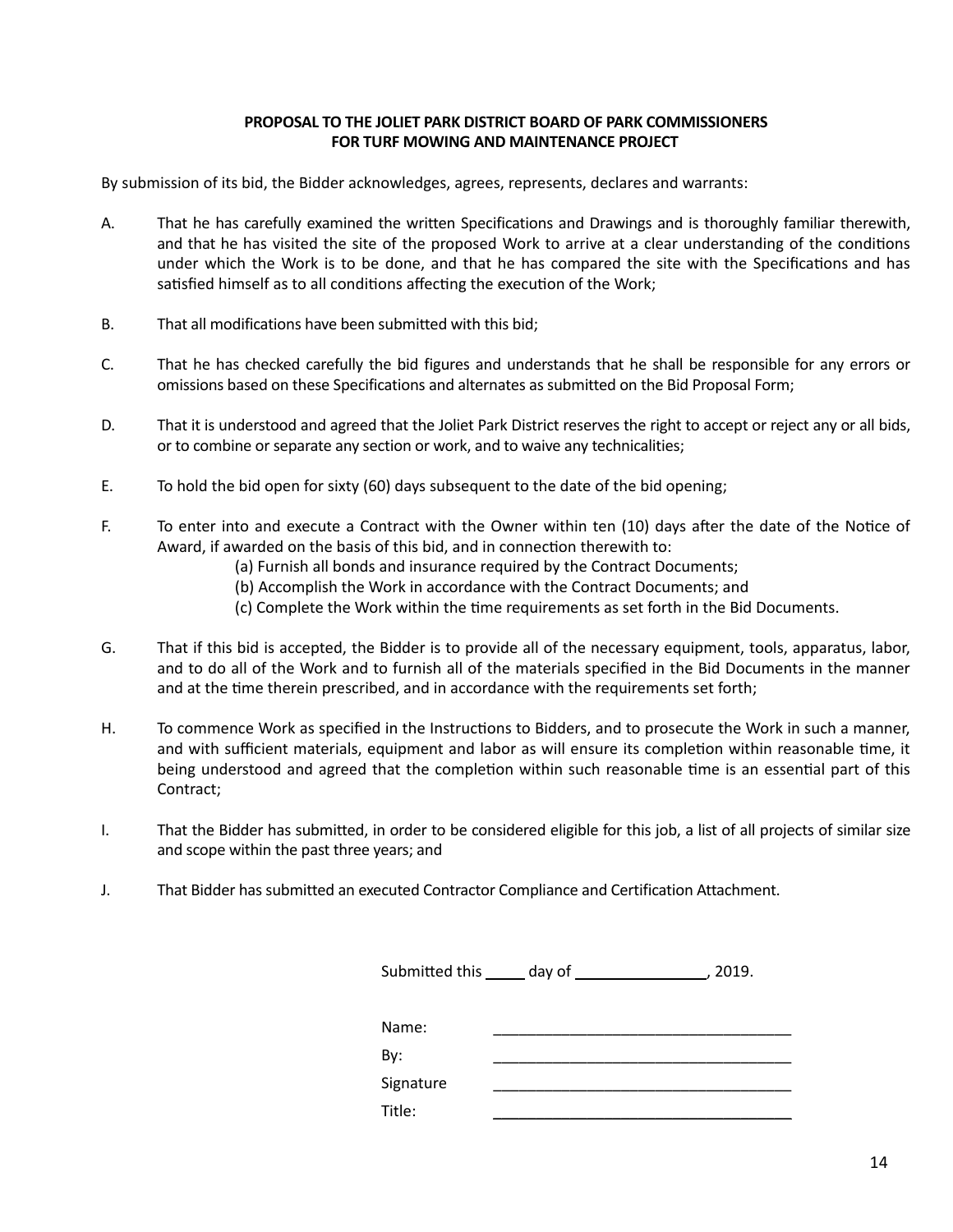#### SUBSCRIBED AND SWORN TO before me

 $\overline{\phantom{a}}$ 

<u> 2000 - Andrea Andrew Maria (h. 1888).</u>

 $\left( \begin{array}{c} \end{array} \right)$ 

**Notary Public** 

STATE OF ILLINOIS (

 $\begin{array}{c} 7 \ \text{COUNTY OF} \end{array}$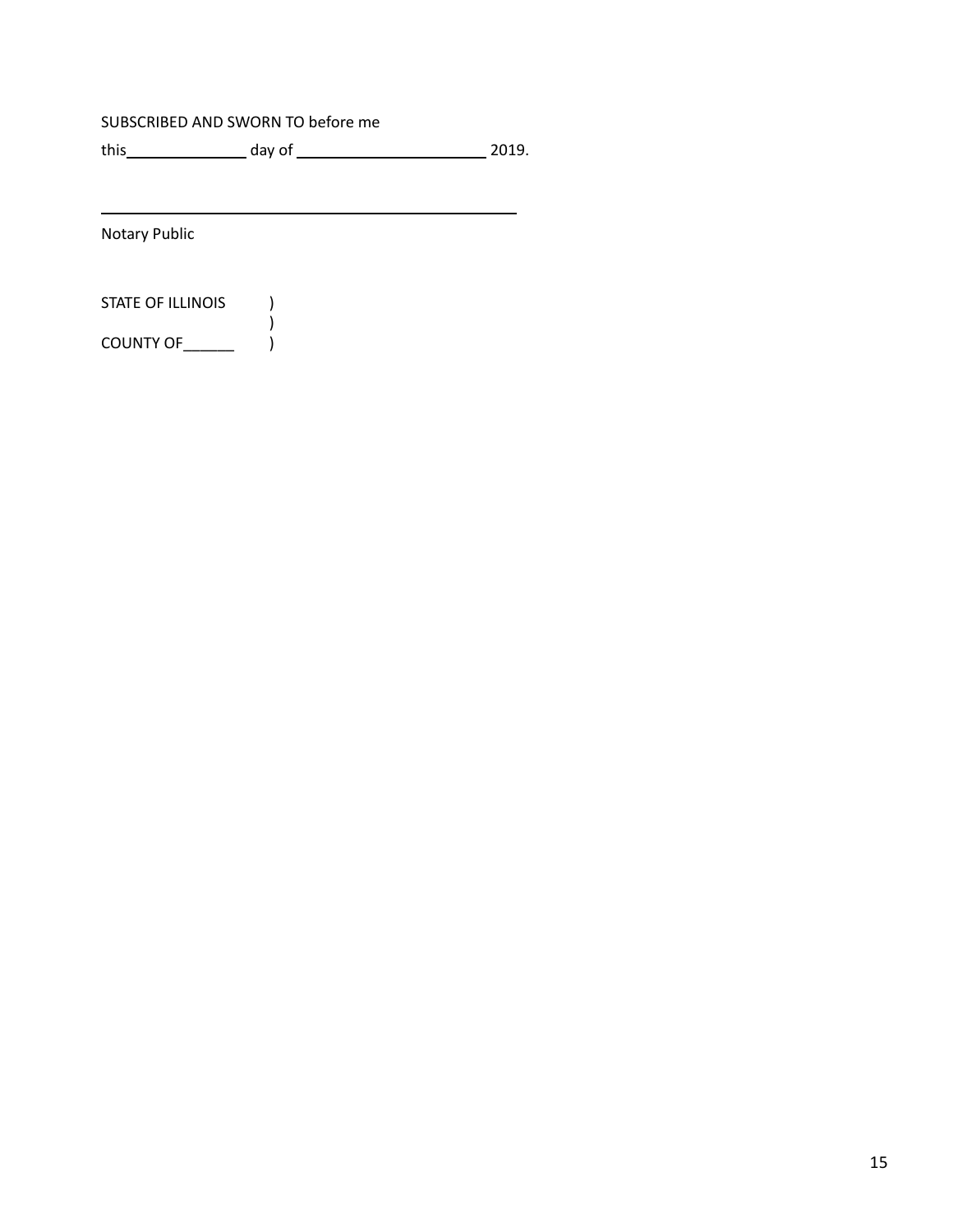## **BID PROPOSAL FORM**

TO: **Joliet ParkDistrict** 3000 W. Jefferson Street Joliet, IL 60435 T: (815) 741-7275 F: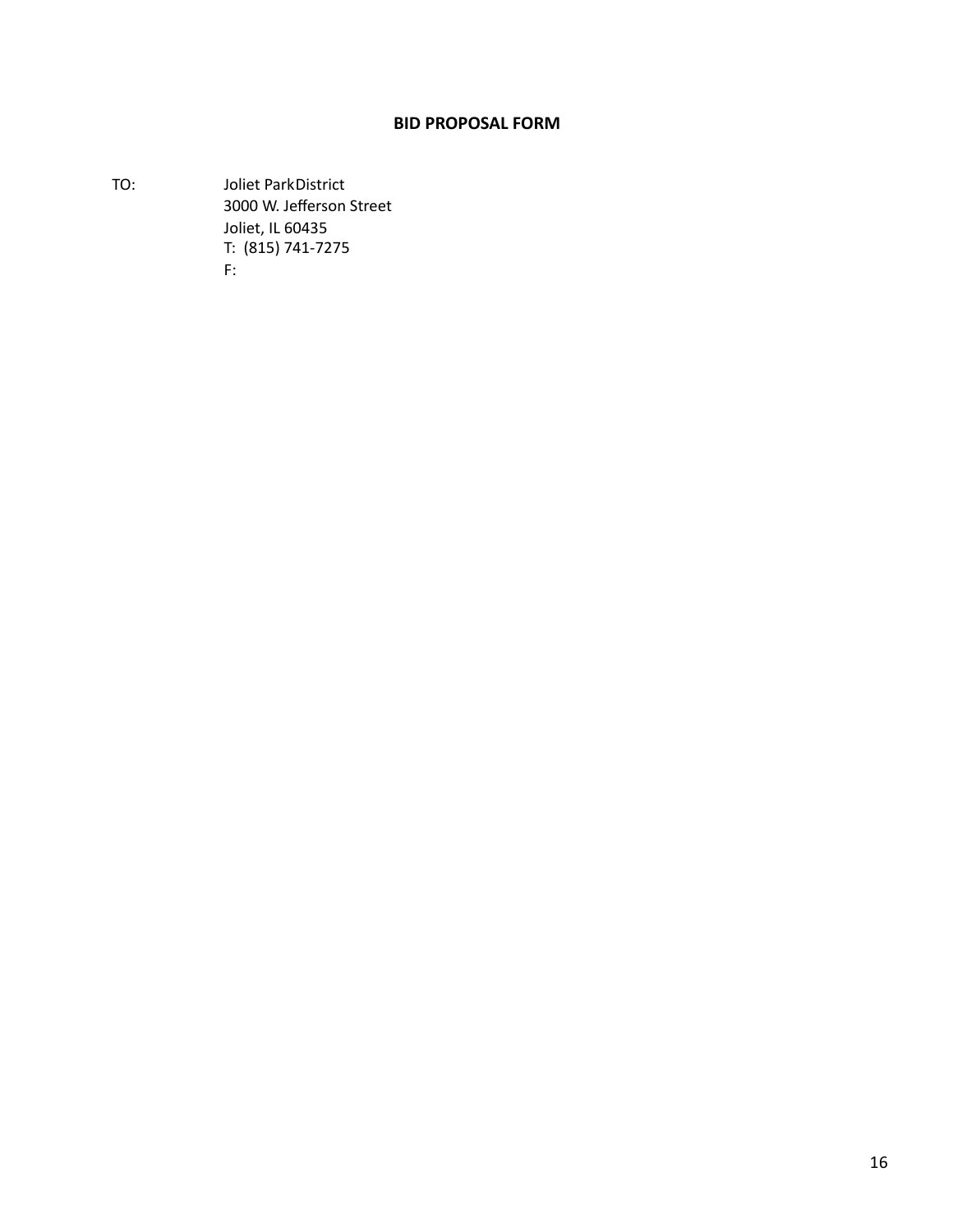| FROM:      | Name of Bidder        |     | (a) Individual<br>$\left( \begin{array}{c} \end{array} \right)$<br>(b) Partnership ()<br>(c) Corporation () |
|------------|-----------------------|-----|-------------------------------------------------------------------------------------------------------------|
|            | <b>Street Address</b> |     |                                                                                                             |
| City       | Stat<br>e             | Zip | email address                                                                                               |
| Phone      |                       | Fax | cell phone                                                                                                  |
| Signature: |                       |     |                                                                                                             |
| Name:      |                       |     | Title                                                                                                       |
|            | Please print          |     |                                                                                                             |

Bid Form and Specifications continued on next page.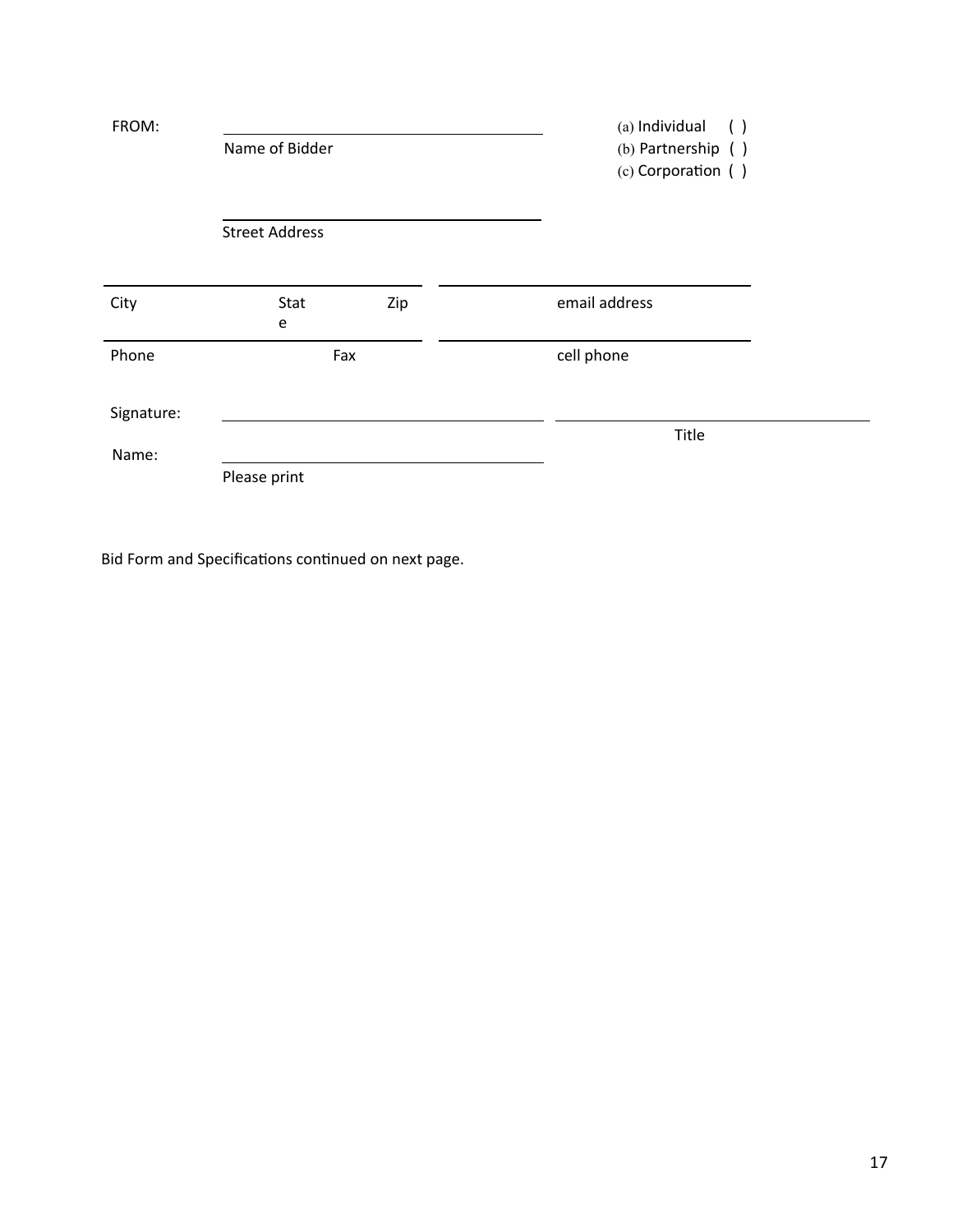## **TURF MOWING SERVICE CONTRACT SPECIFICATIONS**

## **SCOPE OF WORK:**

Contractor shall provide turf-mowing service for the Joliet Park District for three years starting April 15, 2019 and ending October 31, 2021. Contractor shall provide all labor and materials necessary according to the following specifications.

|                |                               |                           |                |      | <b>Pricing Information</b> |      |
|----------------|-------------------------------|---------------------------|----------------|------|----------------------------|------|
|                | Park                          | <b>Address</b>            | <b>Acreage</b> | 2019 | 2020                       | 2021 |
| 1              | <b>Akin Park</b>              | Washington & Akin         | 0.4            |      |                            |      |
|                |                               | Nicholson &               |                |      |                            |      |
| $\overline{2}$ | Andrew B Barber               | Campbell                  | 0.4            |      |                            |      |
| 3              | <b>Barr Park</b>              | Park & Washington         | 4.2            |      |                            |      |
| 4              | Benton St.<br>Playground      | Benton & Youngs           | 0.1            |      |                            |      |
| 5              | <b>Bluff Plaza</b>            | <b>Bluff &amp; Marion</b> | 4.8            |      |                            |      |
| 6              | <b>Cedar Creek</b>            | Bridge & Route 53         | 1.14           |      |                            |      |
| 7              | <b>College Park</b>           | Longford & Houbolt        | 4.2            |      |                            |      |
| 8              | Columbia Park                 | 400 blk of Columbia       | 0.2            |      |                            |      |
| 9              | <b>Crombie Park</b>           | 2nd & Wilson              | 1.5            |      |                            |      |
| 10             | <b>Cumberland South</b>       | Theodore &<br>Cumberland  | 1.7            |      |                            |      |
| 11             | <b>Cumberland South</b><br>40 | Cumberland &<br>Cornwall  | 1.9            |      |                            |      |
| 12             | <b>Desmond Park</b>           | Henderson &<br>Columbia   | 1.5            |      |                            |      |
| 13             | Douglas-Madison               | Douglas & Madison         | 0.4            |      |                            |      |
| 14             | Eagle Ridge                   | Martin & Rivera           | 1.7            |      |                            |      |
| 15             | <b>Fall Creek</b>             | Theodore &<br>Staghorn    | 2.4            |      |                            |      |
| 16             | Forest Park                   | Cutter & Rosalind         | 11.8           |      |                            |      |
| 17             | Forest Play Lot               | Woodruff & Dora           | 0.3            |      |                            |      |
| 18             | Freedom Park                  | Joliet & Monroe           | 0.1            |      |                            |      |
| 19             | <b>Garnsey Park</b>           | Curtis & Wilcox           | 7.2            |      |                            |      |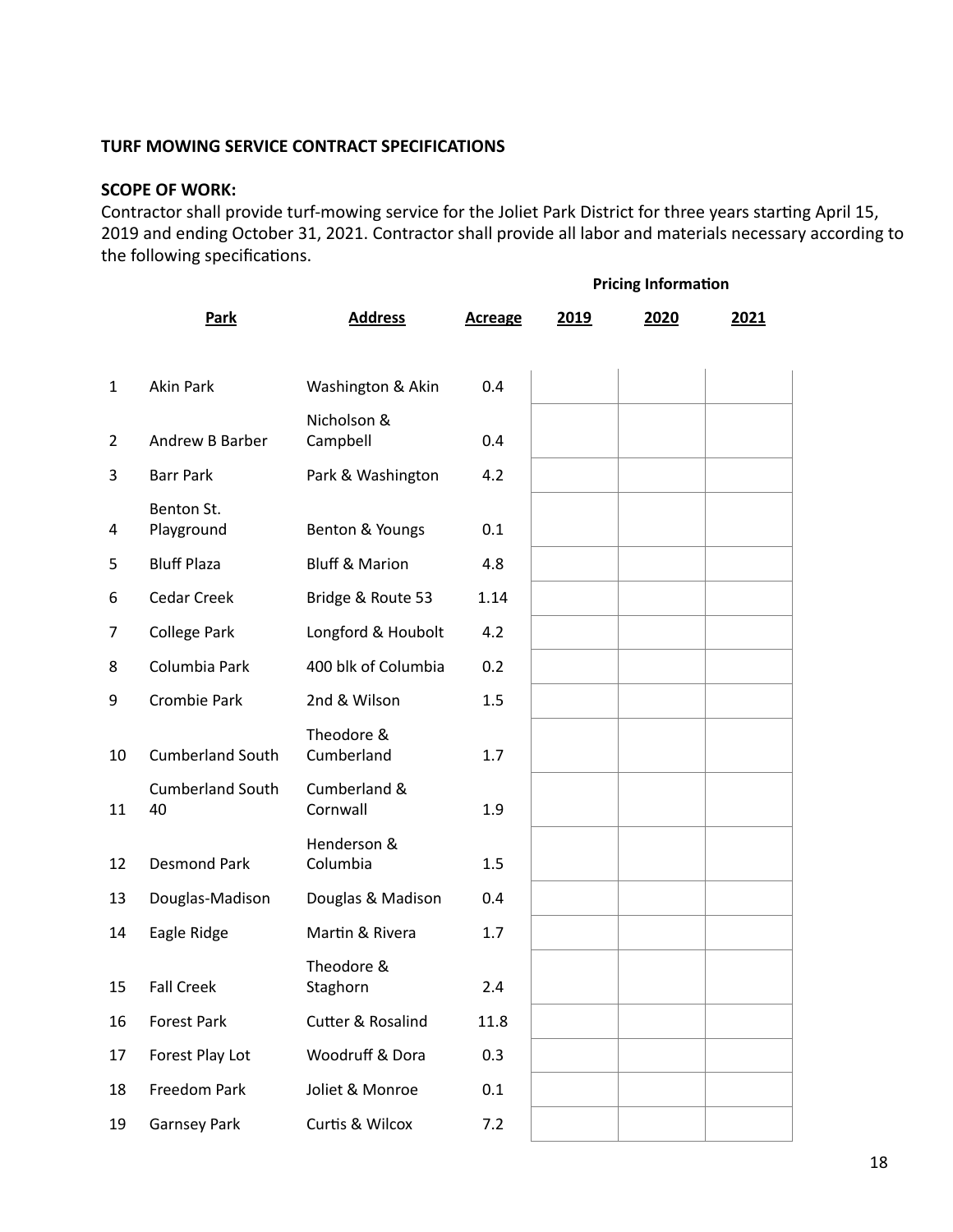## **Pricing Information**

|    | Park                         | <b>Address</b>                     | <b>Acreage</b> | 2019 | 2020 | 2021 |
|----|------------------------------|------------------------------------|----------------|------|------|------|
| 20 | Gottschlag Park              | Maple & Route 30                   | 0.3            |      |      |      |
| 21 | <b>Guiterrez Park</b>        | Garnsey Ave &<br>Dover St          | 0.4            |      |      |      |
| 22 | Hampton Glen                 | Hampton Glen Dr.                   | 1.8            |      |      |      |
| 23 | Heggie Field                 | <b>Collins &amp; Williamson</b>    | 4.3            |      |      |      |
| 24 | Jennifer-Voots<br>Playground | Ingalls & Lilac                    | 4.1            |      |      |      |
| 25 | John Leach Park              | 301 Infantry Drive                 | $\overline{2}$ |      |      |      |
| 26 | <b>Kearney Glen</b>          | Kennedy Dr &<br><b>Bernard Way</b> | 3.1            |      |      |      |
| 27 | Kolar Park                   | Kolar & Sable Ridge                | 0.4            |      |      |      |
| 28 | Lakewood Prarie              | Jewelflower &<br>Angelica Circle   | 3              |      |      |      |
| 29 | Legion Park                  | Hickory & Granite                  | $\overline{2}$ |      |      |      |
| 30 | Liberty Park                 | 1400-02 Lasser Dr                  | 6              |      |      |      |
| 31 | Longleat Park                | Addleman &<br>Simpson              | 0.3            |      |      |      |
| 32 | Manningdale<br>Playground    | Mills & Chippewa                   | 0.4            |      |      |      |
| 33 | <b>Marquette Gardens</b>     | Woodlawn &<br>Stratford            | 3              |      |      |      |
| 34 | <b>Northfield Park</b>       | <b>Whiteside Drive</b>             | $\overline{2}$ |      |      |      |
| 35 | Oak Valley                   | Zarley & Walden                    | 10             |      |      |      |
| 36 | Osgood Park                  | Osgood & Eastern                   | 0.5            |      |      |      |
| 37 | Parkwood                     | Parkwood & Route 6                 | 0.5            |      |      |      |
| 38 | <b>Pheasant Landing</b>      | <b>Bronk &amp; Mallard</b>         | 1.5            |      |      |      |
| 39 | <b>Preservation Park</b>     | Wilcox & Taylor                    | $\overline{2}$ |      |      |      |
| 40 | Paul E. Briese               | Ingalls &<br>Cedarwood             | 6.6            |      |      |      |
| 41 | <b>Richard Tezak Park</b>    | <b>Wildflower Drive</b>            | 1.7            |      |      |      |
| 42 | Ridgewood Park               | Sterling & Walnut                  | 5              |      |      |      |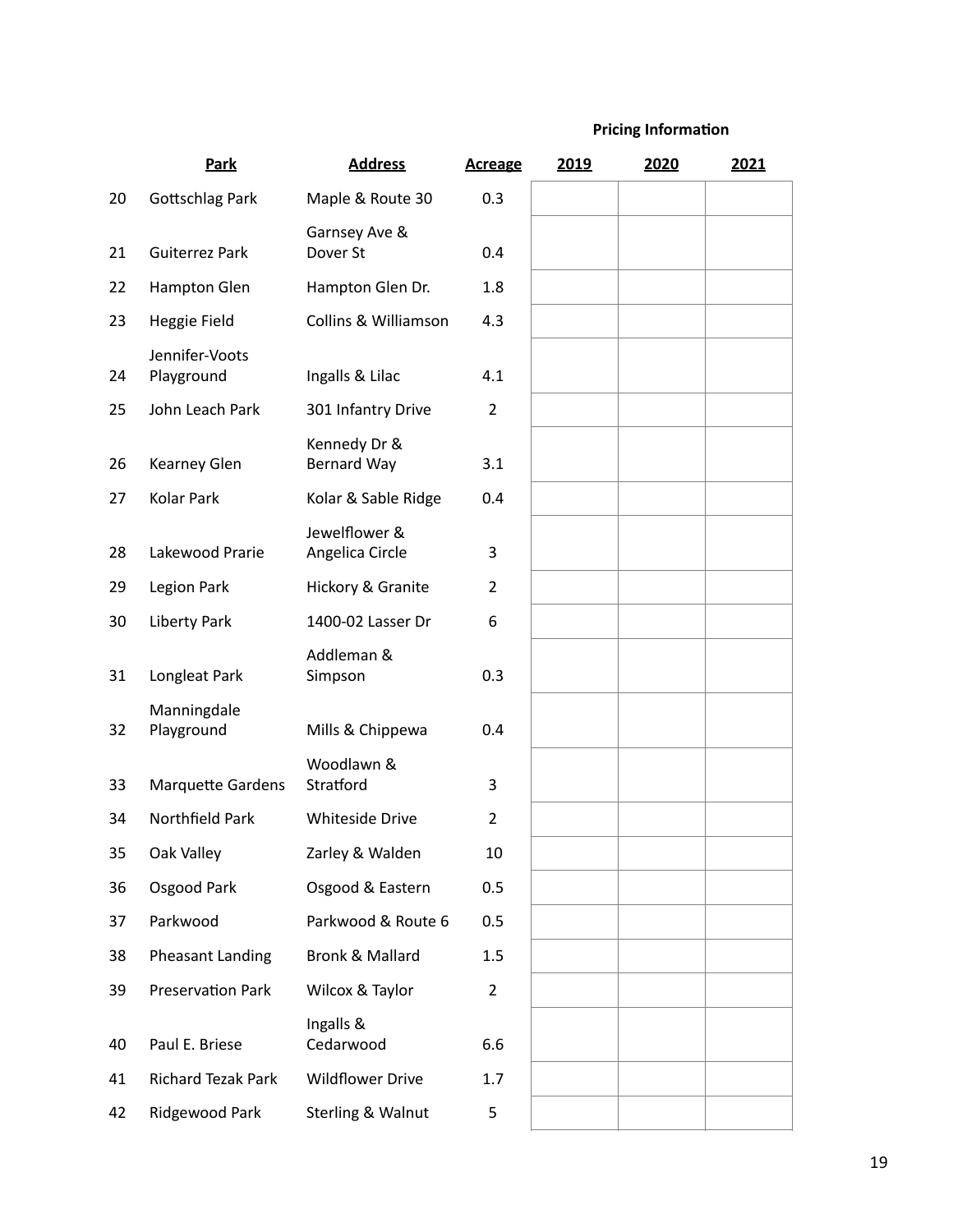## **Pricing Information**

|    | Park                             | <b>Address</b>                | <b>Acreage</b> | 2019 | 2020 | 2021 |
|----|----------------------------------|-------------------------------|----------------|------|------|------|
| 43 | Rockdale School                  | <b>Bellview &amp; Connell</b> | 0.5            |      |      |      |
| 44 | Rotary Playground                | McDonough & Joyce             | 0.2            |      |      |      |
| 45 | Sable Ridge                      | Coop Ave. & Sable<br>Ridge    | 3              |      |      |      |
| 46 | Sanchez Memorial                 | Collins & Ohio                | 0.5            |      |      |      |
| 47 | <b>Shimshok Park</b>             | Stryker, near Allen           | 0.4            |      |      |      |
| 48 | Silver Leaf Park                 | Silver Leaf Dr                | $\overline{2}$ |      |      |      |
| 49 | Singleton Park                   | McKinley &<br>Champlain       | $\overline{2}$ |      |      |      |
| 50 | Spieler Park                     | Seeser &<br>Washington        | 0.3            |      |      |      |
| 51 | Springwood Park                  | <b>Trailsend Drive</b>        | $\overline{2}$ |      |      |      |
| 52 | <b>Taft School</b><br>Playground | Barthelme & Ingalls           | $\mathbf{1}$   |      |      |      |
| 53 | <b>Theodore Crossing</b>         | Cambria Drive                 | 3.9            |      |      |      |
| 54 | Thomas Jefferson<br>School       | 2600 blk of<br>Glenwood       | 0.1            |      |      |      |
| 55 | Varnado Park                     | McDonough &<br>Water          | 1.5            |      |      |      |
| 56 | Warren-Sharpe<br>Playground      | Joliet & Jasper               | 0.2            |      |      |      |
| 57 | <b>Washington Park</b>           | Washington &<br>Henderson     | 0.1            |      |      |      |
| 58 | <b>Waterford Point</b>           | Country Glen Drive            | $\overline{2}$ |      |      |      |
|    |                                  | <b>TOTAL ACREAGE:</b>         | 126.54         |      |      |      |

|                   | <b>YEARLY TOTAL:</b> | 2019 |  |
|-------------------|----------------------|------|--|
|                   |                      | 2020 |  |
|                   |                      | 2021 |  |
| <b>Alternates</b> |                      |      |  |
|                   |                      |      |  |

Joliet Regional<br>Airport 4000 W. Jefferson St 172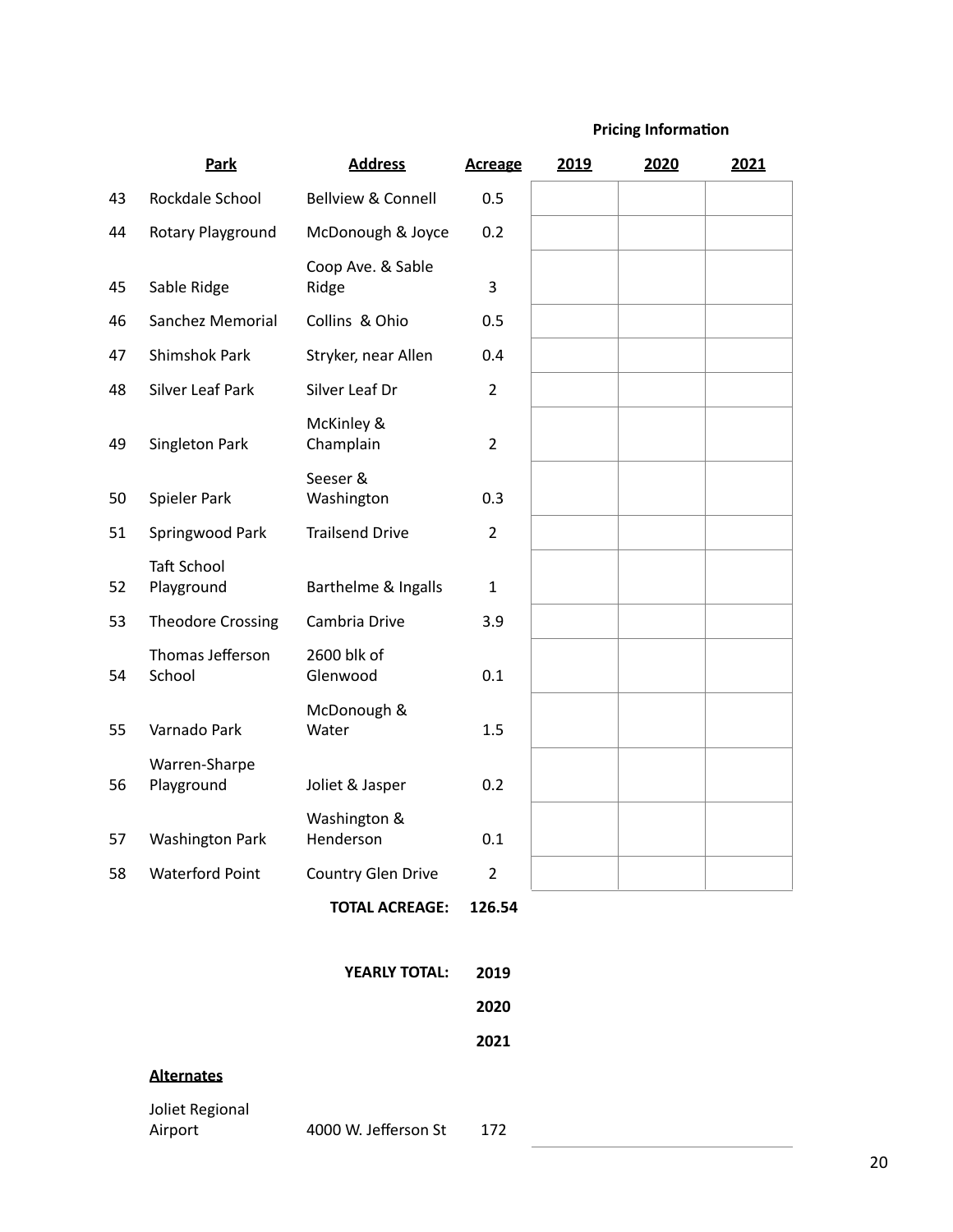|                       |                         |                |      | <b>Pricing Information</b> |      |
|-----------------------|-------------------------|----------------|------|----------------------------|------|
| Park                  | <b>Address</b>          | <b>Acreage</b> | 2019 | 2020                       | 2021 |
| <b>Splash Station</b> | 2780 Channahon<br>Rd.   | $\overline{2}$ |      |                            |      |
|                       | <b>Alternate Total:</b> |                |      |                            |      |

Maximum Annual Increase for each year of the Renewal Term. The following will be used to determine if the Park District will enter into a contract with the successful Bidder for a Renewal Term of an additional three (3) years, commencing on April 15, 2022 and ending on October 31, 2024:



#### REFERENCES - MUST SUBMIT FIVE (Within the past three 3 years)

| 1. | Project Name/<br>Address: |        |  |
|----|---------------------------|--------|--|
|    | Date:                     | Phone: |  |
|    | <b>Owner Contact:</b>     |        |  |
|    | Description of<br>Project |        |  |
| 2. | Project Name/<br>Address: |        |  |
|    | Date:                     | Phone: |  |
|    | <b>Owner Contact:</b>     |        |  |
|    | Description of<br>Project |        |  |
| 3. | Project Name/<br>Address: |        |  |
|    | Date:                     | Phone: |  |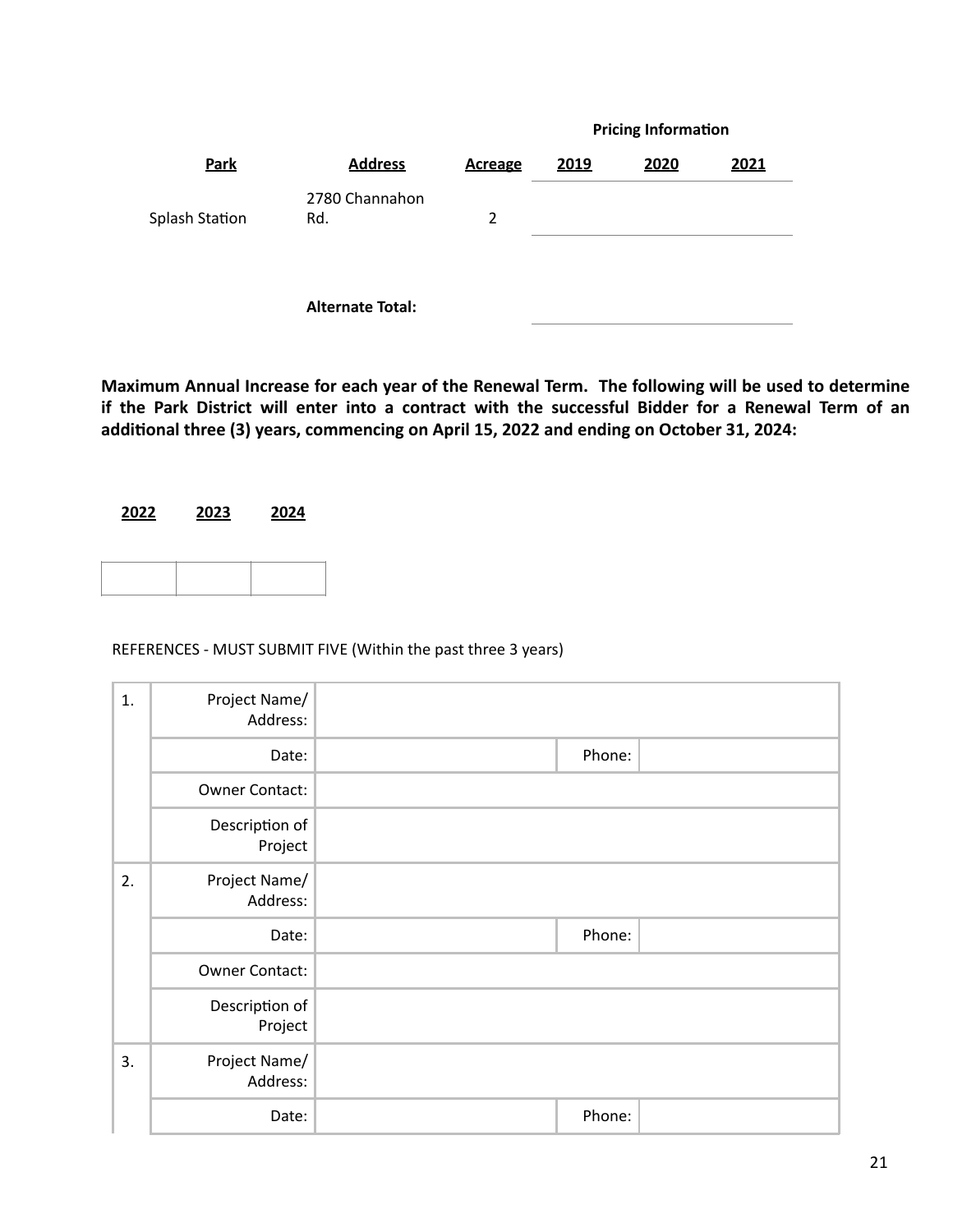|    | <b>Owner Contact:</b>     |        |
|----|---------------------------|--------|
|    | Description of<br>Project |        |
| 4. | Project Name/<br>Address: |        |
|    | Date:                     | Phone: |
|    | <b>Owner Contact:</b>     |        |
|    | Description of<br>Project |        |
| 5. | Project Name/<br>Address: |        |
|    | Date:                     | Phone: |
|    | Owner Contact:            |        |
|    | Description of<br>Project |        |

#### **COMPLIANCE AND CERTIFICATIONS ATTACHMENT**

Note: The following certifications form an integral part of the Contract between the Owner and Contractor. Breach by Contractor of any of the certifications may result in immediate termination of the Contractor's services by Owner.

THE UNDERSIGNED CONTRACTOR HEREBY ACKNOWLEDGES, CERTIFIES, AFFIRMS AND AGREES AS FOLLOWS: 

- A. Contractor has carefully read and understands the contents, purpose and legal effect of this document as stated above and hereafter in this document. The certifications contained herein are true, complete and correct in all respects.
- B. Contractor shall abide by and comply with, and in contracts which it has with all persons providing any of the services or work on this project on its behalf shall require compliance with, all applicable Federal, State and local laws and rules and regulations including without limitation those relating to 1) fair employment practices, affirmative action and prohibiting discrimination in employment; 2) workers' compensation; 3) workplace safety; 4) wages and claims of laborers, mechanics and other workers, agents, or servants in any manner employed in connection with contracts involving public funds or the development or construction of public works, buildings or facilities; and 5) steel products procurement.
- C. To the best of Contractor's knowledge, no officer or employee of Contractor has been convicted of bribery or attempting to bribe an officer or employee of the State of Illinois, or any unit of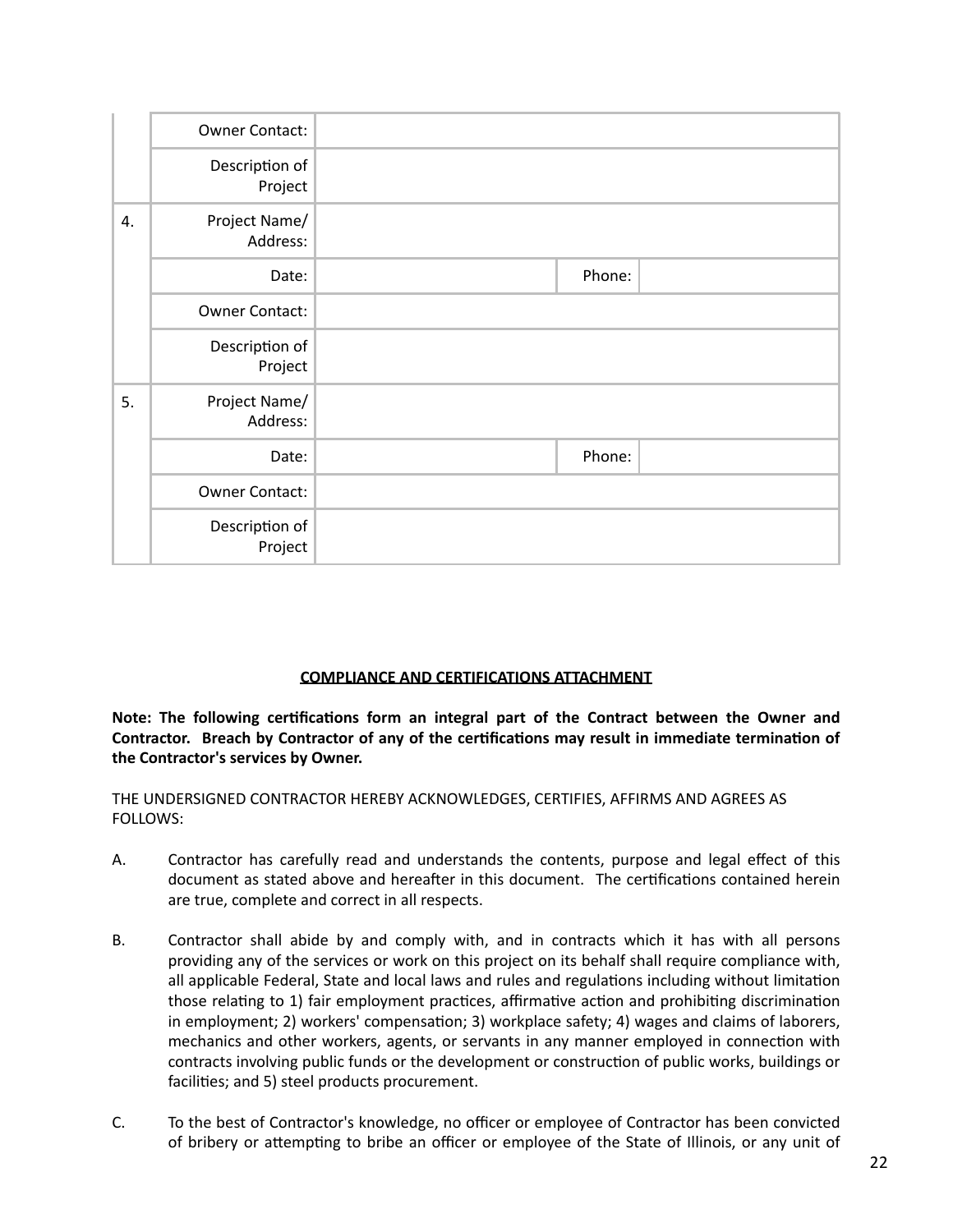local government, nor has any officer or employee made an admission of guilt of such conduct which is a matter of record.

- D. Contractor is not barred from bidding on or entering into public contracts due to having been convicted of bid-rigging or bid rotating under paragraphs 33E-3 or 33E-4 of the Illinois Criminal Code. Contractor also certifies that no officers or employees of the Contractor have been so convicted and that Contractor is not the successor company or a new company created by the officers or owners of one so convicted. Contractor further certifies that any such conviction occurring after the date of this certification will be reported to the Owner, immediately in writing, if it occurs during the bidding process, or otherwise prior to entering into the Contract therewith.
- E. Pursuant to the Illinois Human Rights Act (775 ILCS 5/2-105), Contractor has a written sexual harassment policy that includes, at a minimum, the following information: (i) a statement on the illegality of sexual harassment; (ii) the definition of sexual harassment under State law; (iii) a description of sexual harassment utilizing examples; (iv) the Contractor 's internal complaint process including penalties;  $(v)$  the legal recourse, investigative and complaint process available through the Illinois Department of Human Rights and the Human Rights Commission and directions on how to contact both; and (vi) protection against retaliation as provided by Section 6-101 of the Illinois Human Rights Act. Contractor further certifies that such policy shall remain in full force and effect. A copy of the policy shall be provided to the Illinois Department of Human Rights upon request.
- F. (i) Contractor 's bid proposal was made without any connection or common interest in the profits anticipated to be derived from the Contract by Contractor with any other persons submitting any bid or proposal for the Contract; (ii) the Contract terms are in all respects fair and the Contract will be entered into by Contractor without collusion or fraud; (iii) no official, officer or employee of the Owner has any direct or indirect financial interest in Contractor's bid proposal or in Contractor, (iv) the Contractor has not directly or indirectly provided, and shall not directly or indirectly provide, funds or other consideration to any person or entity (including, but not limited to, the Owner and the Owner's employees and agents), to procure improperly special or unusual treatment with respect to this Contract or for the purpose of otherwise improperly influencing the relationship between the Owner and the Contractor. Additionally, the Contractor shall cause all of its officers, directors, employees, (as the case may be) to comply with the restrictions contained in the preceding sentence.
- G. Contractor knows and understands the Equal Employment Opportunity Clause administrated by the Illinois Department of Human Rights, which is incorporated herein by this reference, and agrees to comply with the provisions thereof. Contractor further certifies that Contractor is an "equal opportunity employer" as defined by Section 2000 (e) of Chapter 21, Title 42 of the United States Code by this reference.
- H. Neither Contractor nor any substantially owned affiliated company is participating or shall participate in an international boycott in violation of the provisions of the U.S. Export Administration Act of 1979 or the regulations of the U.S. Department of Commerce promulgated under that Act.
- I. Contractor is not barred from contracting with the Owner because of any delinguency in the payment of any tax administrated by the Illinois Department of Revenue, unless it is being contested. Contractor further certifies that it understands that making a false statement